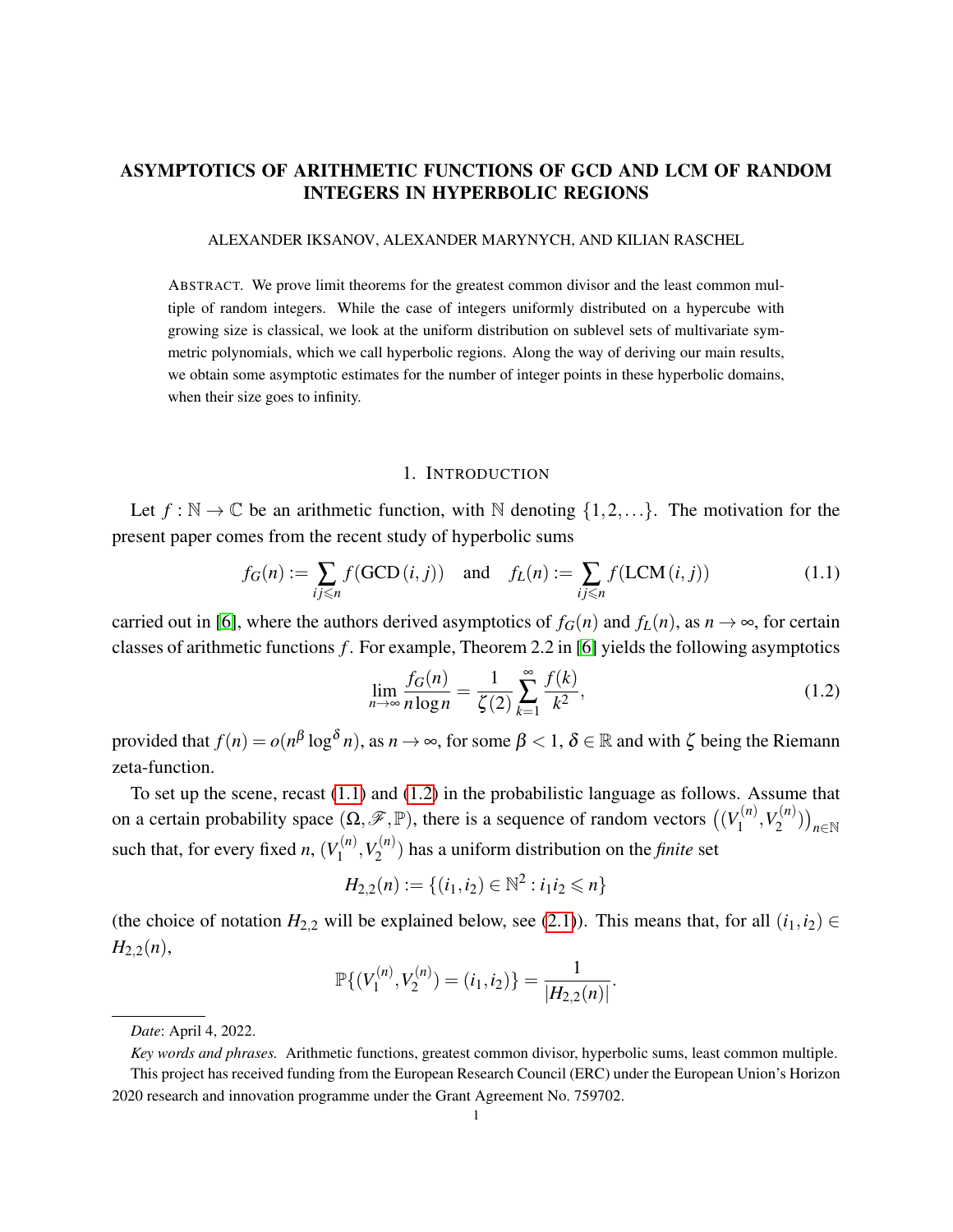Then

<span id="page-1-2"></span>
$$
f_G(n) = |H_{2,2}(n)| \cdot \mathbb{E}f(\text{GCD}(V_1^{(n)}, V_2^{(n)})) \quad \text{and} \quad f_L(n) = |H_{2,2}(n)| \cdot \mathbb{E}f(\text{LCM}(V_1^{(n)}, V_2^{(n)})). \tag{1.3}
$$

Taking into account the asymptotics

$$
|H_{2,2}(n)| = \sum_{i_1=1}^n \sum_{i_2=1}^{\lfloor n/i_1 \rfloor} 1 = \sum_{i_1=1}^n \lfloor n/i_1 \rfloor \sim n \log n, \quad n \to \infty,
$$

where  $\lfloor x \rfloor$  denotes the integer part of  $x \in \mathbb{R}$  and the notation  $a_n \sim b_n$  means that  $\lim_{n \to \infty} (a_n/b_n) = 1$ , we conclude that [\(1.2\)](#page-0-1) is equivalent to

<span id="page-1-1"></span>
$$
\lim_{n \to \infty} \mathbb{E} f(\text{GCD}(V_1^{(n)}, V_2^{(n)})) = \frac{1}{\zeta(2)} \sum_{k=1}^{\infty} \frac{f(k)}{k^2}.
$$
\n(1.4)

Remarkably, the quantity on the right-hand side coincides with  $\mathbb{E} f(U^{(2, \infty)})$ , where by Theorem 1 in [\[5\]](#page-17-1), the distribution of  $U^{(2, \infty)}$  is the distributional limit of  $GCD(Z_1^{(n)})$  $Z_1^{(n)}, Z_2^{(n)}$  $\binom{n}{2}$  as  $n \to \infty$ , the pair (*Z* (*n*)  $Z_1^{(n)}, Z_2^{(n)}$  $\binom{n}{2}$  being uniformly distributed in the square  $\{1, 2, ..., n\}^2$ . Since [\(1.4\)](#page-1-1) holds for all bounded arithmetic functions, it actually tells us that there is the convergence in distribution

$$
\lim_{n \to \infty} \mathbb{P} \{ \text{GCD} \left( V_1^{(n)}, V_2^{(n)} \right) = m \} = \mathbb{P} \{ U^{(2, \infty)} = m \}, \quad m \in \mathbb{N}.
$$

Therefore,  $GCD(V_1^{(n)})$  $V_1^{(n)}, V_2^{(n)}$  $2^{(n)}$ ) for large *n* behaves as the GCD of two independent integers picked uniformly at random from  $\{1, 2, ..., n\}$ .

We shall show in the present paper that it is not a coincidence but rather a simple instance of a much deeper and general phenomenon. This observation will allow us to extend some results in [\[6\]](#page-17-0) to an arbitrary dimension and cover more general hyperbolic regions defined by the standard symmetric polynomials.

Acknowledgments. We thank the anonymous referee for several useful comments and suggestions.

#### 2. HYPERBOLIC REGIONS AND HYPERBOLIC SUMS

Fix  $r \in \mathbb{N}$  and  $1 \leq \ell \leq r$ , and let  $P_{\ell}(x_1, x_2, \ldots, x_r)$  be the  $\ell$ -th standard symmetric polynomial in *r* variables, that is,

$$
P_{\ell}(x_1, x_2, \ldots, x_r) := \sum_{1 \leq i_1 < i_2 < \cdots < i_{\ell} \leq r} x_{i_1} x_{i_2} \cdots x_{i_{\ell}}.
$$

In particular,

$$
P_1(x_1, x_2,...,x_r) = x_1 + x_2 + \cdots + x_r
$$
 and  $P_r(x_1, x_2,...,x_r) = x_1x_2 \cdots x_r$ .

Now we introduce 'discrete' hyperbolic regions in  $\mathbb{N}^r$  given, for  $n \geq \binom{r}{r}$  $\binom{r}{\ell}$ , by

<span id="page-1-0"></span>
$$
H_{\ell,r}(n) := \{ (i_1, \ldots, i_r) \in \mathbb{N}^r : P_{\ell}(i_1, i_2, \ldots, i_r) \leq n \}.
$$
\n(2.1)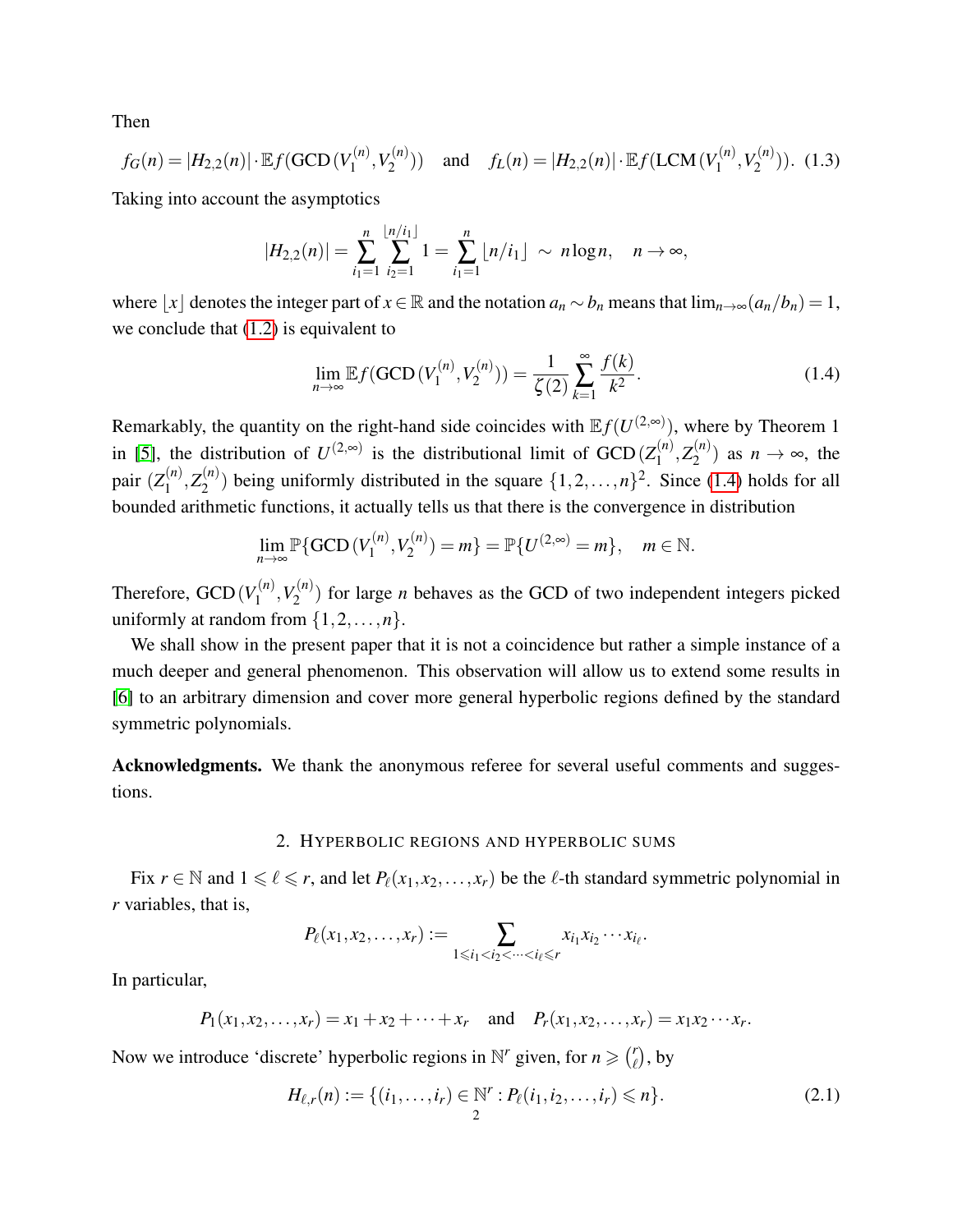Observe that the condition  $n \geqslant {r \choose \ell}$  $e'_{\ell}$  ensures  $H_{\ell,r}(n) \neq \emptyset$ . Moreover, for  $r = \ell = 2$ , [\(2.1\)](#page-1-0) is consistent with the definition of  $H_{2,2}(n)$  in the introduction. In what follows, we fix  $r \in \{2,3,...\}$  and  $\ell \in$  $\{1, 2, \ldots, r\}$ . Let  $(V_1^{(n)}$  $Y_1^{(n)}, Y_2^{(n)}$  $V_2^{(n)}, \ldots, V_r^{(n)}$  be a random vector uniformly distributed in  $H_{\ell,r}(n)$ , that is,

$$
\mathbb{P}\{(V_1^{(n)}, V_2^{(n)}, \ldots, V_r^{(n)}) = (i_1, i_2, \ldots, i_r)\} = \frac{1}{|H_{\ell,r}(n)|}, \quad (i_1, i_2, \ldots, i_r) \in H_{\ell,r}(n), \quad n \geq {r \choose \ell}.
$$

We shall also use the following 'continuous' counterparts of the discrete regions  $H_{\ell,r}(n)$ :

<span id="page-2-0"></span>
$$
\mathcal{H}_{\ell,r}(c) := \{ (x_1, x_2, \dots, x_r) \in \mathbb{R}^r_{\geq 0} : P_{\ell}(x_1, x_2, \dots, x_r) \leq c \}, \quad 1 \leq \ell \leq r, \quad c > 0,
$$
 (2.2)

where  $\mathbb{R}_{\geqslant 0} := [0, \infty)$ . See Figure [1](#page-3-0) for a few illustrations. Note that  $\mathcal{H}_{\ell,r}(c) = c^{1/\ell} \mathcal{H}_{\ell,r}(1)$ , by the homogeneity property of  $P_\ell$ . Let **Vol** denote the *r*-dimensional Lebesgue measure on  $\mathbb{R}^r$ . It is clear that  $Vol(\mathcal{H}_{1,r}(1)) = 1/r! < \infty$  and  $Vol(\mathcal{H}_{r,r}(1)) = \infty$ . It will be shown in Lemma [4.3](#page-7-0) below that the volumes of all intermediate regions are finite. Since these volumes will play an important role in what follows, we introduce the following notation:

$$
\mathscr{V}_{\ell,r}:=\text{Vol}\left(\mathscr{H}_{\ell,r}(1)\right)=\underbrace{\int_0^\infty\cdots\int_0^\infty\mathbb{1}}_{r \text{ times}}\left\{P_\ell(y_1,y_2,\ldots,y_r)\leq 1\right\}dy_1\cdots dy_r, \quad 1\leqslant \ell < r.
$$

We do not know whether  $\mathcal{V}_{\ell,r}$  admits a closed-form expression, for  $1 < \ell < r$ .

For an arithmetic function  $f : \mathbb{N} \to \mathbb{C}$  and  $n \geqslant {r \choose r}$  $\binom{r}{\ell}$ , consider the random variables

<span id="page-2-1"></span>
$$
f_{\ell,r,G}(n) := f(\text{GCD}(V_1^{(n)}, V_2^{(n)}, \dots, V_r^{(n)})) \text{ and } f_{\ell,r,L}(n) := f(\text{LCM}(V_1^{(n)}, V_2^{(n)}, \dots, V_r^{(n)})). \tag{2.3}
$$

The following equalities extend formula [\(1.3\)](#page-1-2):

$$
\mathbb{E} f_{\ell,r,G}(n) = \frac{1}{|H_{\ell,r}(n)|} \sum_{(i_1,...,i_r) \in H_{\ell,r}(n)} f(\text{GCD}(i_1, i_2,...,i_r)),
$$
  

$$
\mathbb{E} f_{\ell,r,L}(n) = \frac{1}{|H_{\ell,r}(n)|} \sum_{(i_1,...,i_r) \in H_{\ell,r}(n)} f(\text{LCM}(i_1, i_2,...,i_r)).
$$

Thus, deriving the asymptotics of the hyperbolic sums  $\sum_{(i_1,...,i_r) \in H_{\ell,r}(n)} f(\text{GCD}(i_1,i_2,...,i_r))$  and  $\sum_{(i_1,...,i_r)\in H_{\ell,r}(n)}f(\mathrm{LCM}\,(i_1,i_2,\ldots,i_r))$  is equivalent to finding the asymptotics of the counting function  $|H_{\ell,r}(n)|$  and the expectations  $\mathbb{E} f_{\ell,r,G}(n)$  and  $\mathbb{E} f_{\ell,r,L}(n)$ , respectively. The latter will be obtained for various functions *f* from the corresponding distributional limit theorems for

GCD 
$$
(V_1^{(n)}, V_2^{(n)}, \dots, V_r^{(n)})
$$
 and LCM  $(V_1^{(n)}, V_2^{(n)}, \dots, V_r^{(n)})$ .

### 3. STATEMENT OF THE MAIN RESULTS

3.1. First properties of the uniform distribution on  $H_{\ell,r}(n)$ . We start with some basic asymptotic properties of the distribution of  $(V_1^{(n)}$  $V_1^{(n)}, V_2^{(n)}$  $V_2^{(n)}, \ldots, V_r^{(n)}$ , which, we recall, is the uniform distribution on the set  $H_{\ell,r}(n)$  defined in [\(2.1\)](#page-1-0).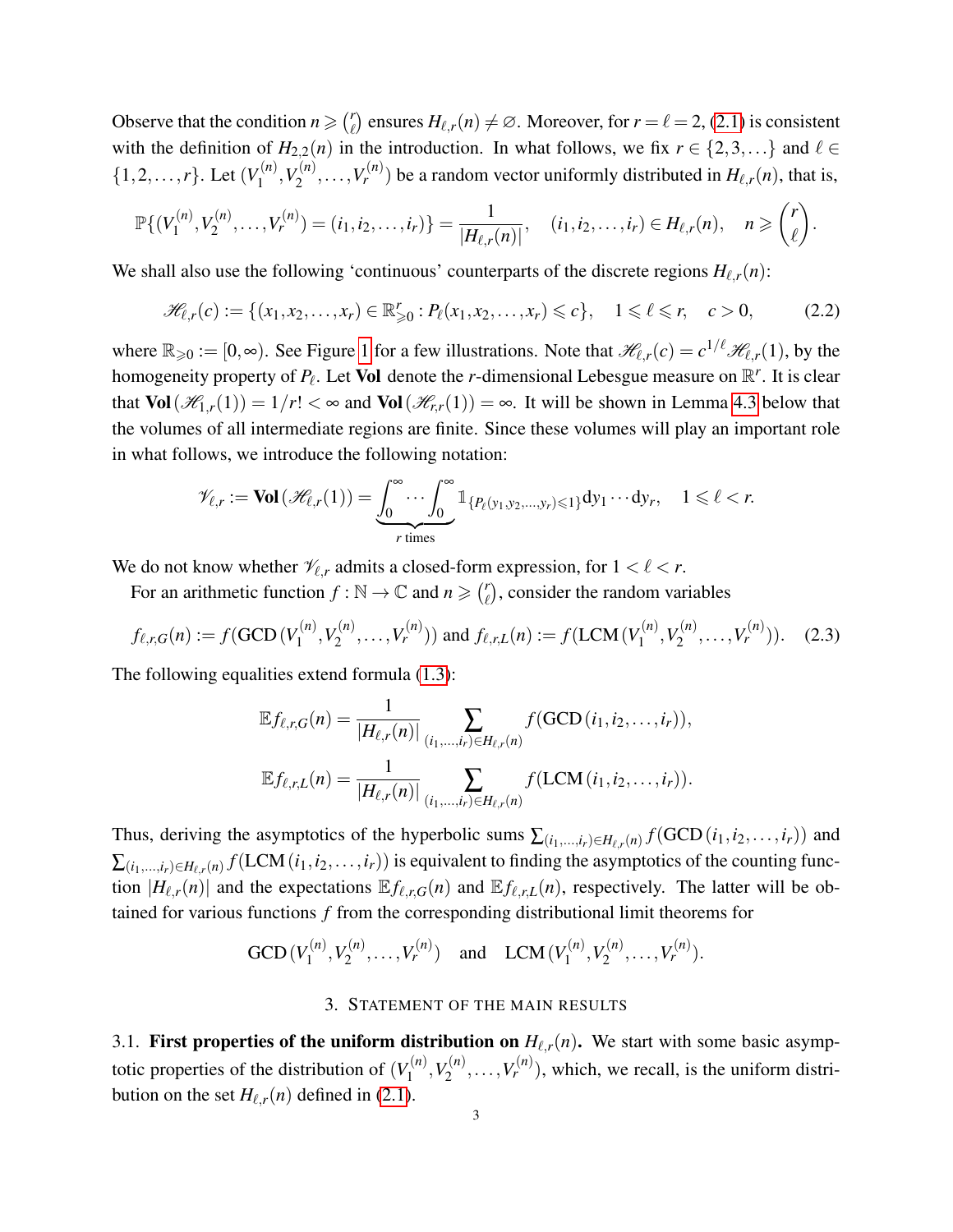

<span id="page-3-0"></span>FIGURE 1. Hyperbolic regions defined by [\(2.2\)](#page-2-0) with  $c = 1$ . The first row:  $\mathcal{H}_{1,2}(1)$ and  $\mathcal{H}_{2,2}(1)$ . The second row:  $\mathcal{H}_{1,3}(1)$ ,  $\mathcal{H}_{2,3}(1)$  and  $\mathcal{H}_{3,3}(1)$ . The adjective 'hyperbolic' stems from the fact that, for  $r \geq 2$  and  $1 < \ell \leq r$ , the set  $\{(x_1, x_2) \in$  $\mathbb{R}^2_{\geqslant 0}$ :  $P_\ell(x_1, x_2, c_3, \ldots, c_r) = c$  defines either a hyperbola or an empty set for all  $c_3, \ldots, c_r > 0$  and  $c > 0$ . This term is not quite appropriate in the case  $\ell = 1$ , in which  $\mathcal{H}_{1,r}(c)$  is an *r*-dimensional polytope.

<span id="page-3-1"></span>**Proposition 3.1.** *Assume that*  $r \ge 2$  *and*  $1 \le \ell < r$ *. Then, for*  $\alpha_1, \ldots, \alpha_r > 0$ *,* 

$$
\lim_{n\to\infty}\mathbb{P}\left\{V_1^{(n)}\leqslant \alpha_1n^{1/\ell},\ldots,V_r^{(n)}\leqslant \alpha_r n^{1/\ell}\right\}=\frac{1}{\mathscr{V}_{\ell,r}}\int_0^{\alpha_1}\cdots\int_0^{\alpha_r}\mathbb{1}_{\{P_\ell(y_1,y_2,\ldots,y_r)\leqslant 1\}}\mathrm{d}y_1\cdots\mathrm{d}y_r.
$$

Proposition [3.1,](#page-3-1) as well as all subsequent results stated in this section, will be proved in Section [4.](#page-6-0)

In the case  $r = \ell$ , the limit relation is of different nature, for the volume  $\mathcal{V}_{r,r}$  is infinite. In the sequel, we find it more convenient to write distributional limit relations using  $\left(\frac{d}{n\to\infty}\right)$  notation. Specifically, for fixed  $r \in \mathbb{N}$ , the notation

$$
(X_{n,1},\ldots,X_{n,r})\xrightarrow[n\to\infty]{d} (X_1,\ldots,X_r)
$$

means that  $\mathbb{P}\{X_{n,1} \leq x_1,\ldots,X_{n,r} \leq x_r\} \to \mathbb{P}\{X_1 \leq x_1,\ldots,X_r \leq x_r\}$ , as  $n \to \infty$ , for each continuity point  $(x_1, \ldots, x_r)$  of the distribution function  $(y_1, \ldots, y_r) \mapsto \mathbb{P}\{X_1 \leq y_1, \ldots, X_r \leq y_r\}.$ 

Let  $Z_1, \ldots, Z_{r-1}$  be independent random variables with continuous uniform distribution on [0,1]. Denote by  $Z^{(1)} < Z^{(2)} < \ldots < Z^{(r-1)}$  their order statistics. Put  $Z^{(r)} := 1$ ,

$$
J_1 := Z^{(1)}
$$
 and  $J_k = Z^{(k)} - Z^{(k-1)}$ ,  $k = 2,...,r$ .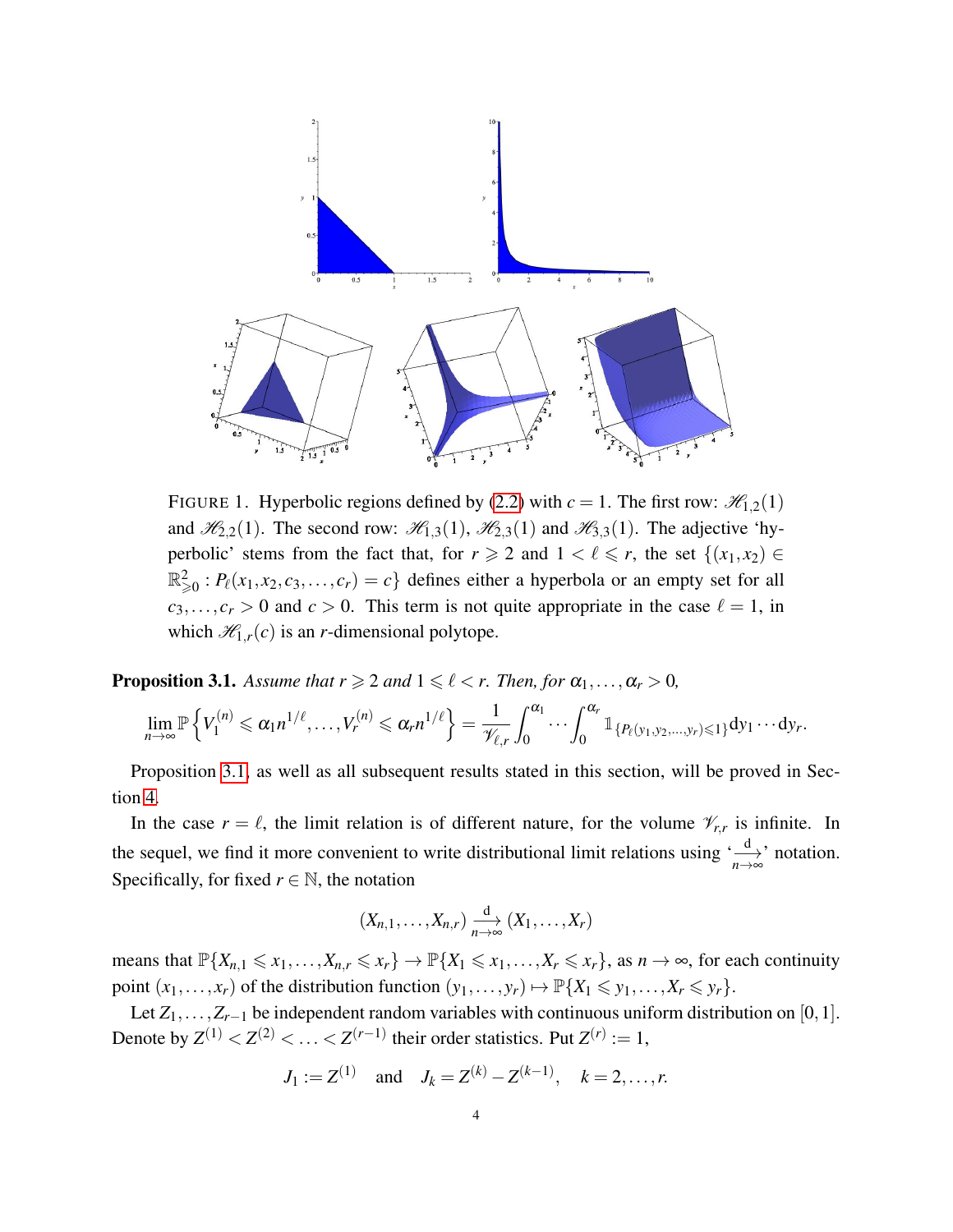<span id="page-4-3"></span>**Proposition 3.2.** Assume that  $r = \ell \geq 2$ . Then

$$
\left(\frac{\log V_1^{(n)}}{\log n}, \frac{\log V_2^{(n)}}{\log n}, \dots, \frac{\log V_r^{(n)}}{\log n}\right) \underset{n \to \infty}{\longrightarrow} (J_1, J_2, \dots, J_r),\tag{3.1}
$$

*or, equivalently,*

<span id="page-4-6"></span>
$$
\left(\frac{\log V_1^{(n)}}{\log n}, \frac{\log (V_1^{(n)} V_2^{(n)})}{\log n}, \dots, \frac{\log (V_1^{(n)} \cdots V_r^{(n)})}{\log n}\right) \underset{n \to \infty}{\xrightarrow{d}} \left(Z^{(1)}, Z^{(2)}, \dots, Z^{(r)}\right). \tag{3.2}
$$

The next result deals with limit theorems for the product  $V_1^{(n)}$  $V_1^{(n)}V_2^{(n)}$  $v_2^{(n)} \cdots V_r^{(n)}$ .

<span id="page-4-4"></span>**Proposition 3.3.** Assume that  $r = \ell \geq 2$ . Then

<span id="page-4-0"></span>
$$
\frac{V_1^{(n)}V_2^{(n)}\cdots V_r^{(n)}}{n} \xrightarrow[n \to \infty]{\text{d}} U_{r,r},\tag{3.3}
$$

*where*  $U_{r,r}$  *has a continuous uniform distribution on* [0, 1]*.* 

*Assume that*  $1 \leq \ell \leq r$ *. Then* 

<span id="page-4-1"></span>
$$
\frac{V_1^{(n)}V_2^{(n)}\cdots V_r^{(n)}}{n^{r/\ell}} \xrightarrow[n \to \infty]{\text{d}} U_{\ell,r},\tag{3.4}
$$

*where*  $U_{\ell,r}$  *has the distribution function* 

<span id="page-4-2"></span>
$$
\mathbb{P}\{U_{\ell,r}\leqslant x\}=\frac{1}{\mathscr{V}_{\ell,r}}\int_{0}^{\infty}\cdots\int_{0}^{\infty}\mathbb{1}_{\{P_{\ell}(y_1,y_2,\ldots,y_r)\leqslant 1,\ y_1y_2\cdots y_r\leqslant x\}}\mathrm{d}y_1\cdots\mathrm{d}y_r,\quad x\in\left[0,x_{\ell,r}^*\right],\tag{3.5}
$$

*and*  $x_{\ell,r}^* := \binom{r}{\ell}$  $\binom{r}{\ell}$ <sup>-r/ $\ell$ </sup>.

*In both cases, for n*  $\geq$   $\binom{r}{\ell}$  $\binom{r}{\ell}$  (with  $\ell = r$  in the first case),

<span id="page-4-5"></span>
$$
\mathbb{P}\left\{0 \leqslant \frac{V_1^{(n)} V_2^{(n)} \cdots V_r^{(n)}}{n^{r/\ell}} \leqslant 1\right\} = 1.
$$
\n(3.6)

*In particular, all power moments of positive orders in relations* [\(3.3\)](#page-4-0) *and* [\(3.4\)](#page-4-1) *converge to the corresponding moments of the limit random variables.*

*Example* 3.4. The distribution function of  $U_{1,2}$  can be explicitly calculated and takes the following form: √

$$
\mathbb{P}\{U_{1,2}\leqslant x\}=1-\sqrt{1-4x}+2x\log\left(\frac{1+\sqrt{1-4x}}{1-\sqrt{1-4x}}\right),\quad x\in[0,1/4],
$$

with a density (the derivative)  $x \mapsto 2\log\left(\frac{1+\sqrt{1-4x}}{1-4x}\right)$  $\frac{1+\sqrt{1-4x}}{1-\sqrt{1-4x}}$  $\int \mathbb{1}_{[0,1/4]}(x)$ . For other values of  $\ell < r$ , there seems to be no simple closed form expression for  $\mathbb{P}\lbrace U_{\ell,r} \leq x \rbrace$ .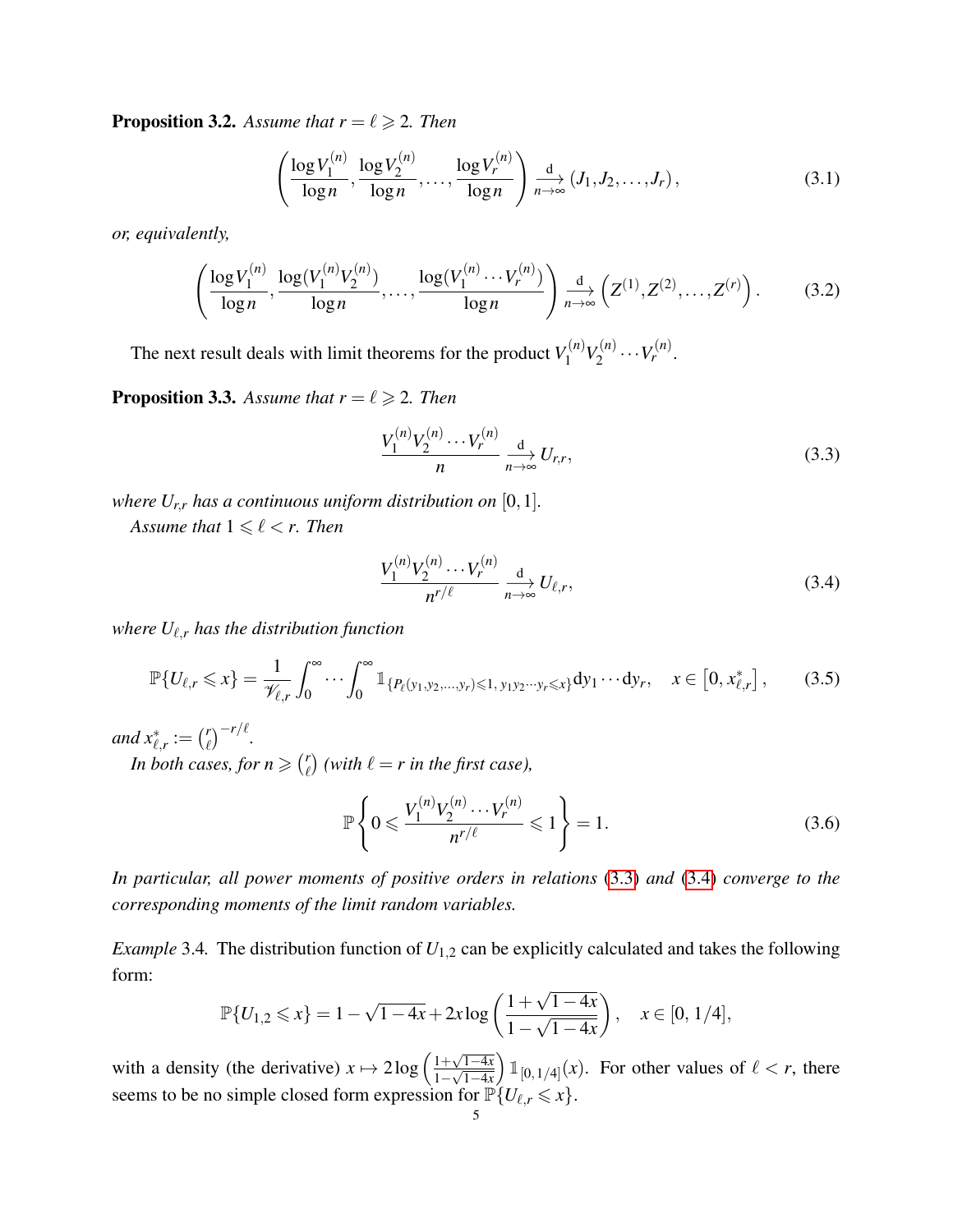3.2. Arithmetic properties of the uniform distribution on  $H_{\ell,r}(n)$ . Our next result shows that without *any* assumptions on the function *f*, the random variables  $f_{\ell,r,G}(n)$  in [\(2.3\)](#page-2-1) converge in distribution, as  $n \to \infty$ .

As a preparation, we introduce a collection of random variables, which is of major importance for the subsequent analysis. Let  $\mathscr P$  denote the set of prime numbers and  $(\mathscr G_k(p))_{k\in\mathbb N, p\in\mathscr P}$  be a collection of mutually independent random variables with the following geometric distributions

$$
\mathbb{P}\{\mathscr{G}_k(p) = j\} = \left(1 - \frac{1}{p}\right)\frac{1}{p^j}, \quad j = 0, 1, 2, \dots
$$

Finally, let  $\lambda_p(n) \in \{0,1,2,...\}$  denote the multiplicity of a prime *p* in the prime decomposition of an integer *n*, that is,

$$
n=\prod_{p\in\mathscr{P}}p^{\lambda_p(n)}.
$$

<span id="page-5-3"></span>**Theorem 3.5.** *Let*  $f : \mathbb{N} \to \mathbb{C}$  *be an arithmetic function. Then* 

<span id="page-5-4"></span>
$$
f_{\ell,r,G}(n) \xrightarrow[n \to \infty]{\text{d}} f\left(\prod_{p \in \mathscr{P}} p^{\min_{k=1,\dots,r} \mathscr{G}_k(p)}\right).
$$
 (3.7)

*Remark* 3.6*.* The distribution of the random variable

<span id="page-5-2"></span>
$$
U^{(r,\infty)}:=\prod_{p\in\mathscr{P}}p^{\min_{k=1,\ldots,r}\mathscr{G}_k(p)}
$$

can be characterized as follows. Since the minimum of independent geometric variables has again a geometric distribution with the parameter being the product of the parameters of individual variables, the Mellin transform of  $U^{(r,\infty)}$  is given by

$$
\mathbb{E}\big((U^{(r,\infty)})^s\big) = \prod_{p \in \mathscr{P}} \mathbb{E} p^{s \min_{k=1,\dots,r} \mathscr{G}_k(p)} = \prod_{p \in \mathscr{P}} \left(\sum_{j=0}^\infty p^{sj} \left(1 - \frac{1}{p^r}\right) \frac{1}{p^{rj}}\right) = \frac{\zeta(r-s)}{\zeta(r)}, \quad s < r-1.
$$

We have used Euler's product formula for the last equality.

Theorem [3.7](#page-5-0) below is a limit theorem for the LCM.

<span id="page-5-0"></span>Theorem 3.7. *The following convergence in distribution holds true:*

$$
\frac{\text{LCM}(V_1^{(n)}, V_2^{(n)}, \dots, V_r^{(n)})}{V_1^{(n)} V_2^{(n)} \cdots V_r^{(n)}} \underset{n \to \infty}{\to} \prod_{p \in \mathscr{P}} p^{\max_{k=1,\dots,r} \mathscr{G}_k(p) - \sum_{k=1}^r \mathscr{G}_k(p)},
$$
(3.8)

<span id="page-5-1"></span>
$$
\frac{\text{LCM}(V_1^{(n)}, V_2^{(n)}, \dots, V_r^{(n)})}{n^{r/\ell}} \underset{n \to \infty}{\xrightarrow{d}} U_{\ell,r} \prod_{p \in \mathcal{P}} p^{\max_{k=1,\dots,r} \mathcal{G}_k(p) - \sum_{k=1}^r \mathcal{G}_k(p)},\tag{3.9}
$$

*where the random variable*  $U_{\ell,r}$  *on the right-hand side of* [\(3.9\)](#page-5-1) *is independent of the*  $\mathscr{G}_k(p)$  *and has the distribution given by* [\(3.5\)](#page-4-2) *if*  $\ell < r$ , and has the uniform distribution on [0,1] *if*  $\ell = r$ . *Moreover, in both relations* [\(3.8\)](#page-5-2) *and* [\(3.9\)](#page-5-1)*, all power moments of positive orders converge to the corresponding moments of the limit random variables.*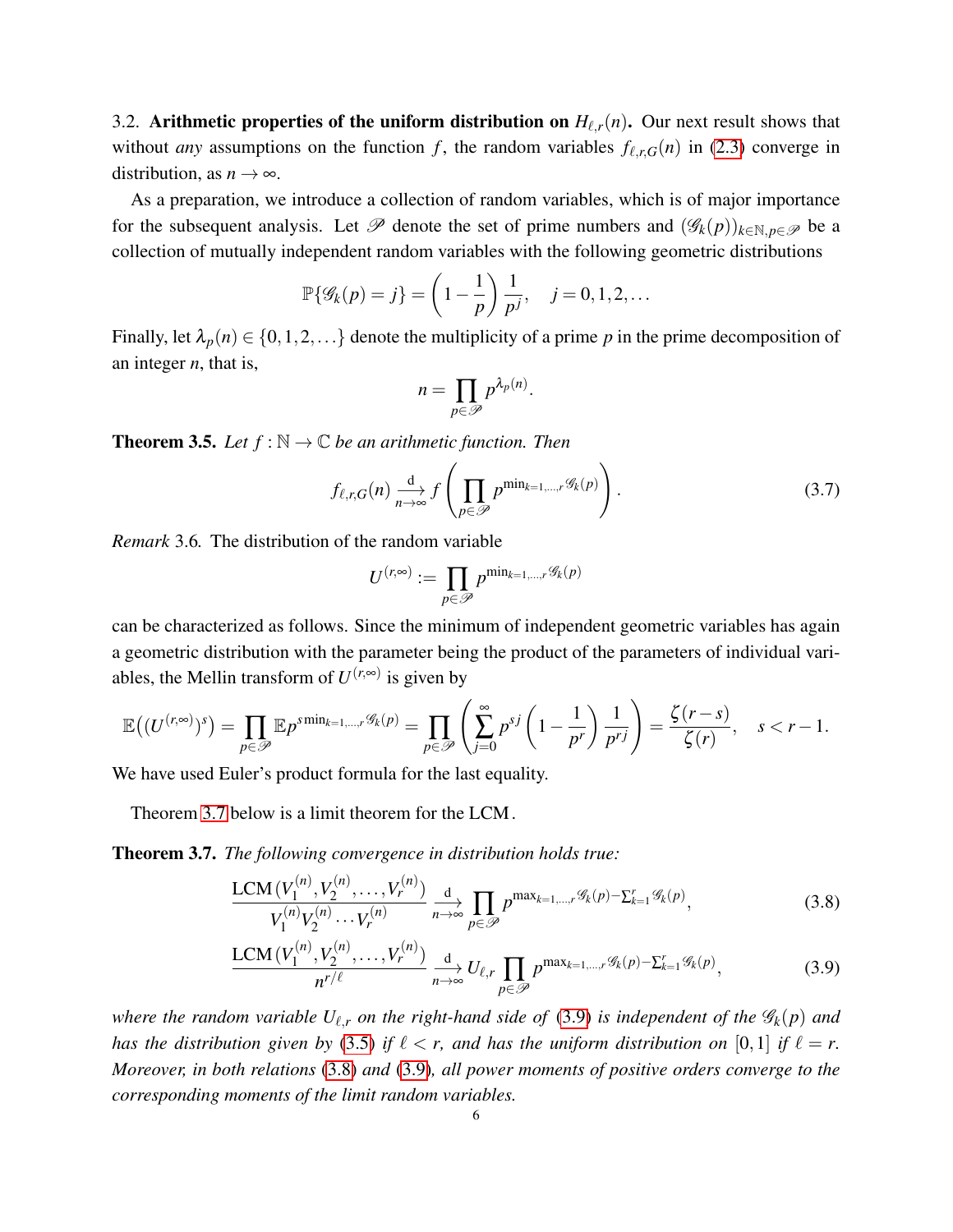Our last result is concerned with the asymptotic behavior of the average  $E f_{\ell,r,L}(n)$ . Recall that a real-valued measurable function  $f$  defined in a neighbourhood of  $+\infty$  is called regularly varying at  $\infty$  if there exists  $\beta \in \mathbb{R}$  such that, for all  $\lambda > 0$ ,

$$
\lim_{t\to\infty}\frac{f(\lambda t)}{f(t)}=\lambda^{\beta}.
$$

The parameter  $\beta$  is called the index of regular variation of *f* at  $\infty$ . We refer to [\[3\]](#page-17-2) for a comprehensive information on regularly varying functions.

<span id="page-6-3"></span>**Corollary 3.8.** Let  $f : \mathbb{R}_{\geqslant 0}^r \to \mathbb{R}$  be a locally bounded function which varies regularly at  $\infty$  of index  $\beta > 0$ *. Then, as n*  $\rightarrow \infty$ *,* 

$$
\mathbb{E} f_{\ell,r,L}(n) = \frac{1}{|H_{\ell,r}(n)|} \sum_{(i_1,\ldots,i_r)\in H_{\ell,r}(n)} f(\text{LCM}(i_1,i_2,\ldots,i_r))
$$
  
\$\sim \mathbb{E}(U\_{\ell,r}^{\beta})\mathbb{E}\left(\left(\prod\_{p\in\mathscr{P}} p^{\max\_{k=1,\ldots,r}\mathscr{G}\_k(p)-\sum\_{k=1}^r\mathscr{G}\_k(p)}\right)^{\beta}\right) f(n^{r/\ell})\$.

#### 4. PROOFS OF THE MAIN RESULTS

<span id="page-6-0"></span>We start with the detailed analysis of the counting functions  $|H_{\ell,r}(n)|$ , which is an essential ingredient for the proofs of our main results.

4.1. Properties of the counting function when  $\ell = 1$  and  $\ell = r$ . We first consider the case  $\ell = 1$ and  $r \in \mathbb{N}$ . Then

 $H_{1,r}(n) = \{(i_1, \ldots, i_r) \in \mathbb{N}^r : i_1 + i_2 + \cdots + i_r \leq n\},\$ 

and there is the obvious exact formula  $|H_{1,r}(n)| = \binom{n}{r}$  $\binom{n}{r}$ , which entails that, as  $n \to \infty$ ,

<span id="page-6-2"></span>
$$
|H_{1,r}(n)| \sim \frac{n^r}{r!}.
$$
 (4.1)

Assume now that  $r = \ell \ge 2$ . Then

$$
H_{r,r}(n) = \{(i_1,\ldots,i_r) \in \mathbb{N}^r : i_1 i_2 \cdots i_r \leqslant n\}.
$$

Although there is no simple exact formula for the cardinality of  $H_{rr}(n)$ , one can easily derive the exact growth rate of  $|H_{r,r}(n)|$ . This is given in the next proposition.

<span id="page-6-1"></span>**Proposition 4.1.** *For fixed r*  $\geq 2$ *, as n*  $\rightarrow \infty$ *,* 

$$
|H_{r,r}(n)| = \frac{n \log^{r-1} n}{(r-1)!} + O(n \log^{r-2} n).
$$

*Proof.* Put  $W_r(n) := |H_{r,r}(n)|$ . Then  $W_1(n) = n$  and

$$
W_r(n) = \sum_{i=1}^n W_{r-1}\left(\left\lfloor \frac{n}{i} \right\rfloor\right), \quad r \geqslant 2. \tag{4.2}
$$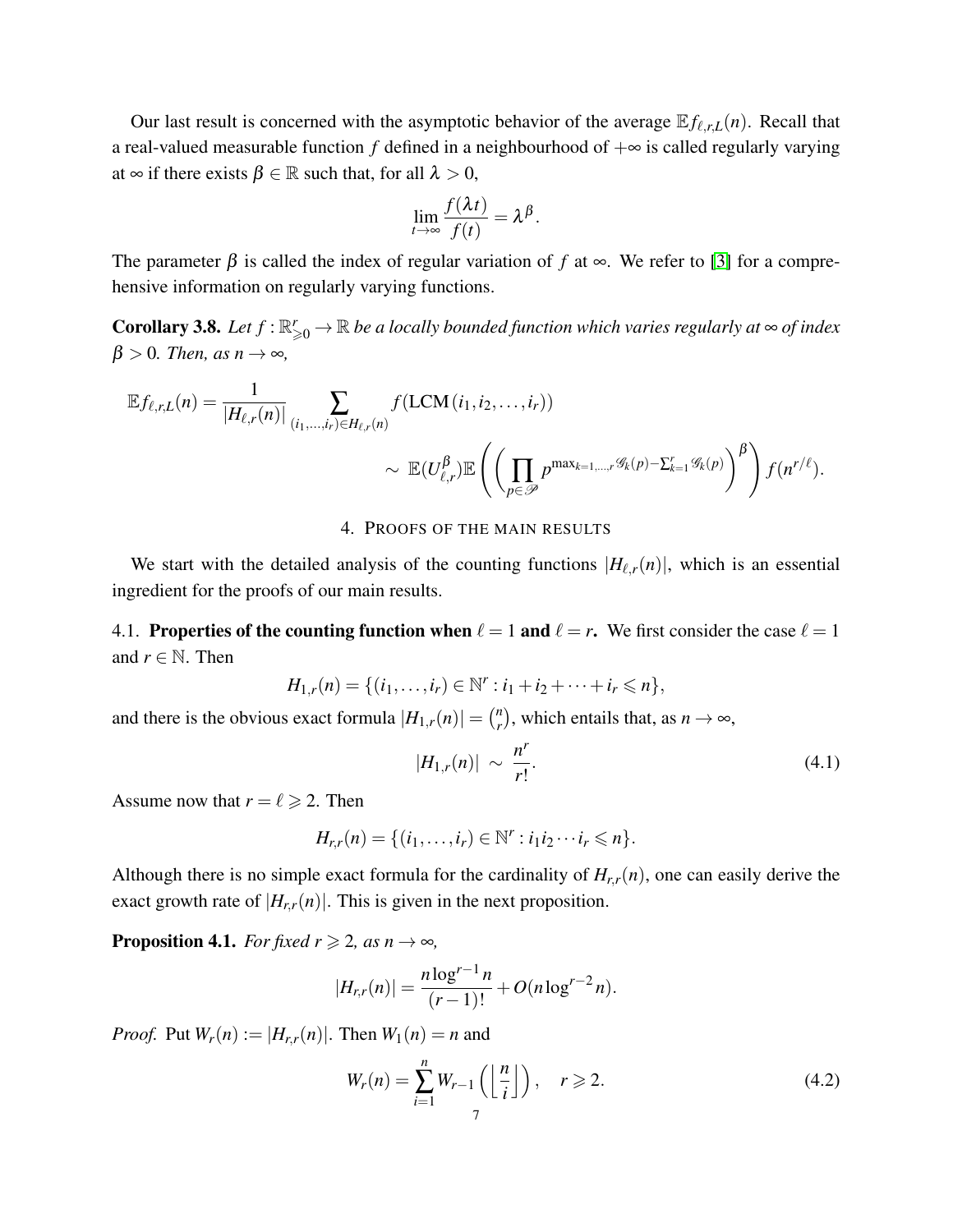The claim of Proposition [4.1](#page-6-1) follows by induction on *r* with the help of the asymptotic relation

$$
\sum_{i=1}^{n} \left\lfloor \frac{n}{i} \right\rfloor \log^{k-1} \left( \left\lfloor \frac{n}{i} \right\rfloor \right) = \sum_{i=1}^{n} \frac{n}{i} \log^{k-1} \left( \frac{n}{i} \right) + O(n \log^{k-1} n) = \frac{n \log^k n}{k} + O(n \log^{k-1} n), \quad n \to \infty,
$$

which holds for every fixed  $k \in \mathbb{N}$ .

<span id="page-7-1"></span>**Corollary 4.2.** *For fixed r*  $\in$  N, *the sequence*  $(|H_{r,r}(n)|)_{n\in\mathbb{N}}$  *is regularly varying at*  $\infty$  *of index* 1*, that is, for each*  $\lambda > 0$ *,* 

$$
\lim_{n\to\infty}\frac{|H_{r,r}(\lfloor\lambda n\rfloor)|}{|H_{r,r}(n)|}=\lambda.
$$

The result of Corollary [4.2](#page-7-1) is less precise than that of Proposition [4.1.](#page-6-1) It is stated here only for comparison to its counterpart, Corollary [4.5,](#page-8-0) which treats the case  $1 < \ell < r$ .

4.2. Properties of the counting function when  $1 < \ell < r$ . Comparing [\(4.1\)](#page-6-2) and Proposition [4.1](#page-6-1) and keeping in mind the homogeneity properties of  $P_\ell$ , one could think that the asymptotics of  $|H_{\ell,r}(n)|$  in the intermediate regimes should be of the form  $C_r n^{r/\ell} \log^{\ell-1} n$ . This, however, turns out to be wrong in that there is no logarithmic factor, that is, the correct answer is  $|H_{\ell,r}(n)| \sim C_r n^{r/\ell}$ for an appropriate  $C_r > 0$ . This is, in fact, a consequence of the finiteness of the volumes  $\mathcal{V}_{\ell,r}$  for  $\ell < r$ .

<span id="page-7-0"></span>**Lemma 4.3.** For all  $r \ge 2$  and  $1 \le \ell < r$ ,  $\text{Vol}(\mathcal{H}_{\ell,r}(c)) = c^{r/\ell} \text{Vol}(\mathcal{H}_{\ell,r}(1)) < \infty$ .

*Proof.* We proceed in two steps. First, we show that

<span id="page-7-2"></span>
$$
\text{Vol}\left(\mathcal{H}_{r-1,r}(1)\right) < \infty. \tag{4.3}
$$

As a second step, we prove that

<span id="page-7-3"></span>
$$
\mathcal{H}_{\ell,r}(1) \subseteq \mathcal{H}_{r-1,r}(r), \quad \ell < r. \tag{4.4}
$$

To check [\(4.3\)](#page-7-2), observe that

$$
\text{Vol}\left(\mathscr{H}_{r-1,r}(1)\right)=\int_0^\infty\cdots\int_0^\infty\mathbb{1}_{\{P_{r-1}(y_1,y_2,\ldots,y_r)\leq 1\}}dy_1\cdots dy_r.
$$

Changing the variables  $z_j := (y_1y_2 \cdots y_r)/y_j$  or, equivalently,  $y_j = (z_1z_2 \cdots z_r)^{1/(r-1)}z_j^{-1}$  $j^{-1}, j = 1, \ldots, r$ , we conclude that the partial derivatives are given by

$$
\frac{\partial y_j}{\partial z_k} = \begin{cases}\n(r-1)^{-1} (z_1 z_2 \cdots z_r)^{1/(r-1)} z_j^{-1} z_k^{-1}, & j \neq k, \\
\frac{2-r}{r-1} (z_1 z_2 \cdots z_r)^{1/(r-1)} z_j^{-2}, & j = k.\n\end{cases}
$$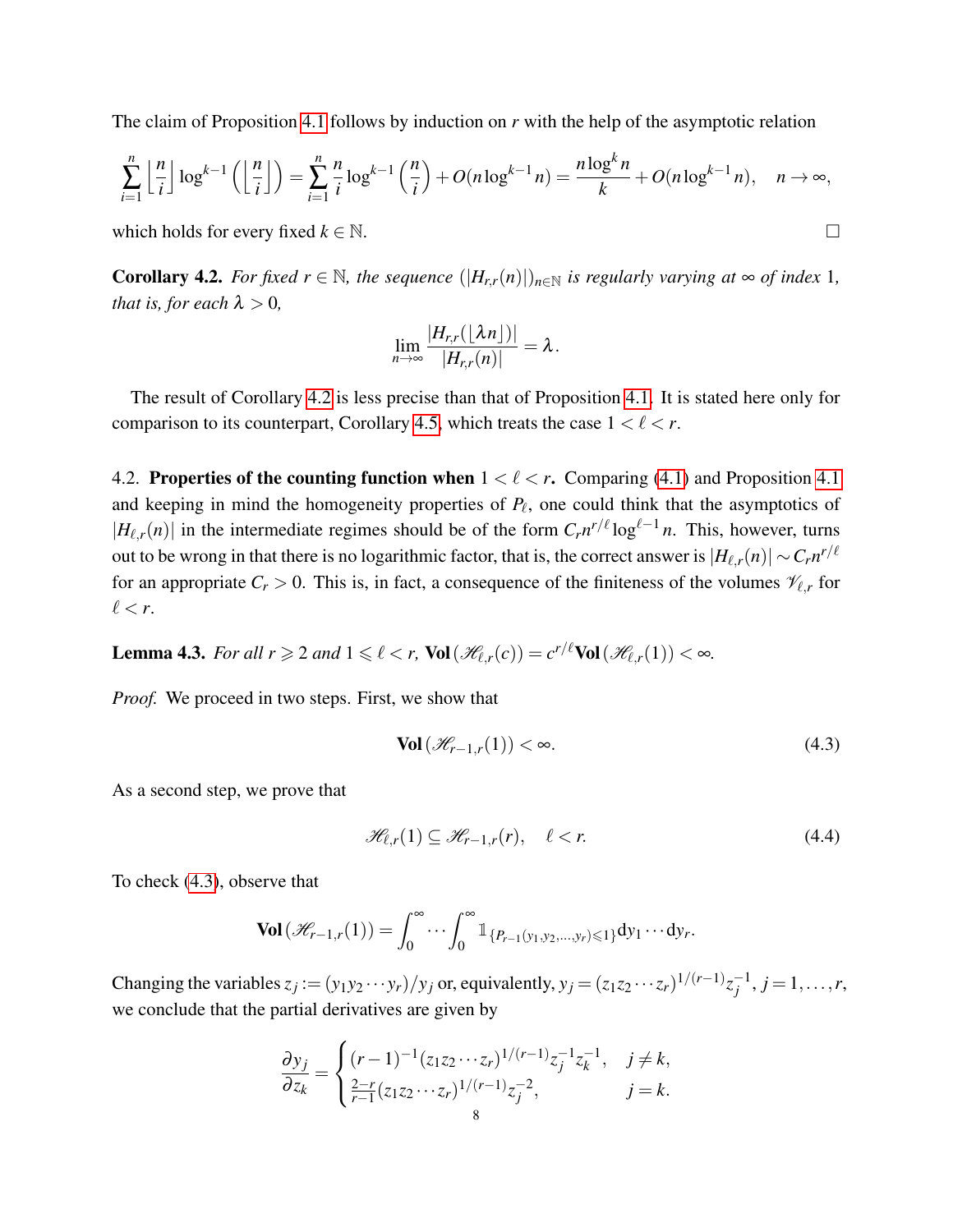Thus, the Jacobian determinant *J* is equal to

$$
J = (z_1 z_2 \cdots z_r)^{\frac{r}{r-1}} \begin{vmatrix} \frac{2-r}{r-1} \frac{1}{z_1^2} & \frac{1}{r-1} \frac{1}{z_1 z_2} & \cdots & \frac{1}{r-1} \frac{1}{z_1 z_r} \\ \frac{1}{r-1} \frac{1}{z_2 z_1} & \frac{2-r}{r-1} \frac{1}{z_2^2} & \cdots & \frac{1}{r-1} \frac{1}{z_2 z_r} \\ \vdots & \vdots & \ddots & \vdots \\ \frac{1}{r-1} \frac{1}{z_r z_1} & \frac{1}{r-1} \frac{1}{z_r z_2} & \cdots & \frac{2-r}{r-1} \frac{1}{z_r^2} \end{vmatrix} = \frac{1}{(z_1 z_2 \cdots z_r)^{\frac{r-2}{r-1}}} \begin{vmatrix} \frac{2-r}{r-1} & \frac{1}{r-1} & \cdots & \frac{1}{r-1} \\ \frac{1}{r-1} & \frac{2-r}{r-1} & \cdots & \frac{1}{r-1} \\ \vdots & \vdots & \ddots & \vdots \\ \frac{1}{r-1} & \frac{1}{r-1} & \cdots & \frac{2-r}{r-1} \end{vmatrix}
$$

$$
= \frac{(-1)^{r-1}}{(r-1)(z_1 z_2 \cdots z_r)^{\frac{r-2}{r-1}}},
$$

whence

$$
\mathbf{Vol}\left(\mathcal{H}_{r-1,r}(1)\right) = \frac{1}{r-1} \int_0^\infty \cdots \int_0^\infty \frac{\mathbb{1}_{\{z_1+z_2+\cdots+z_r \leq 1\}}}{(z_1z_2\cdots z_r)^{\frac{r-2}{r-1}}} dz_1 \cdots dz_r
$$
  
\$\leq \frac{1}{r-1} \int\_0^1 \cdots \int\_0^1 \frac{1}{(z\_1z\_2\cdots z\_r)^{\frac{r-2}{r-1}}} dz\_1 \cdots dz\_r = (r-1)^{r-1} < \infty\$.

This proves [\(4.3\)](#page-7-2).

Turning to [\(4.4\)](#page-7-3), pick  $(x_1, x_2,...,x_r) \in \mathcal{H}_{\ell,r}(1)$ . Then

 $x_{i_1} x_{i_2} \cdots x_{i_\ell} \leq 1$ , for every  $\ell$ -tuple  $1 \leq i_1 < i_2 < \cdots < i_\ell \leq r$ .

Fix  $k = 1, \ldots, r$  and multiply the above inequalities over all  $\ell$ -tuples taken from  $\{1, 2, \ldots, k-1, k+1\}$ 1,...,*r*}. This yields  $x_1x_2 \cdots x_{k-1}x_{k+1} \cdots x_r \le 1$  and thereupon  $P_{r-1}(x_1, x_2, \ldots, x_r) \le r$ , meaning that  $(x_1, x_2,..., x_r)$  ∈  $\mathcal{H}_{r-1,r}(r)$ .  $□$ 

<span id="page-8-1"></span>**Proposition 4.4.** *For fixed*  $r \geq 2$  *and*  $\ell < r$ *,* 

$$
\lim_{n\to\infty}\frac{|H_{\ell,r}(n)|}{n^{r/\ell}}=\mathscr V_{\ell,r}.
$$

*Proof.* By homogeneity of  $P_\ell$ ,

$$
\frac{|H_{\ell,r}(n)|}{n^{r/\ell}} = \frac{1}{n^{r/\ell}} \sum_{i_1=1}^{\infty} \cdots \sum_{i_r=1}^{\infty} \mathbbm{1}_{\{P_{\ell}(i_1,...,i_r)\leq n\}} = \frac{1}{(n^{1/\ell})^r} \sum_{i_1=1}^{\infty} \cdots \sum_{i_r=1}^{\infty} \mathbbm{1}_{\{P_{\ell}(i_1/n^{1/\ell},...,i_r/n^{1/\ell})\leq 1\}}.
$$

The claim follows from Proposition [A.1](#page-15-0) (see Appendix [A\)](#page-15-1) applied to the function  $g(y_1,..., y_r)$ :=  $\mathbb{1}_{\{P_{\ell}(y_1,...,y_r)\leq 1\}}$ . Indeed, while this function is obviously coordinatewise nonincreasing, its integra-bility follows from Lemma [4.3.](#page-7-0)

<span id="page-8-0"></span>**Corollary 4.5.** *For fixed*  $r \ge 2$  *and*  $1 \le \ell < r$ , the sequence  $(|H_{\ell,r}(n)|)_{n \ge {r \choose \ell}}$  is regularly varying at  $\infty$  *of index r*/ $\ell$ *, that is, for each*  $\lambda > 0$ *,* 

$$
\lim_{n\to\infty}\frac{|H_{\ell,r}(\lfloor n\lambda\rfloor)|}{|H_{\ell,r}(n)|}=\lambda^{r/\ell}.
$$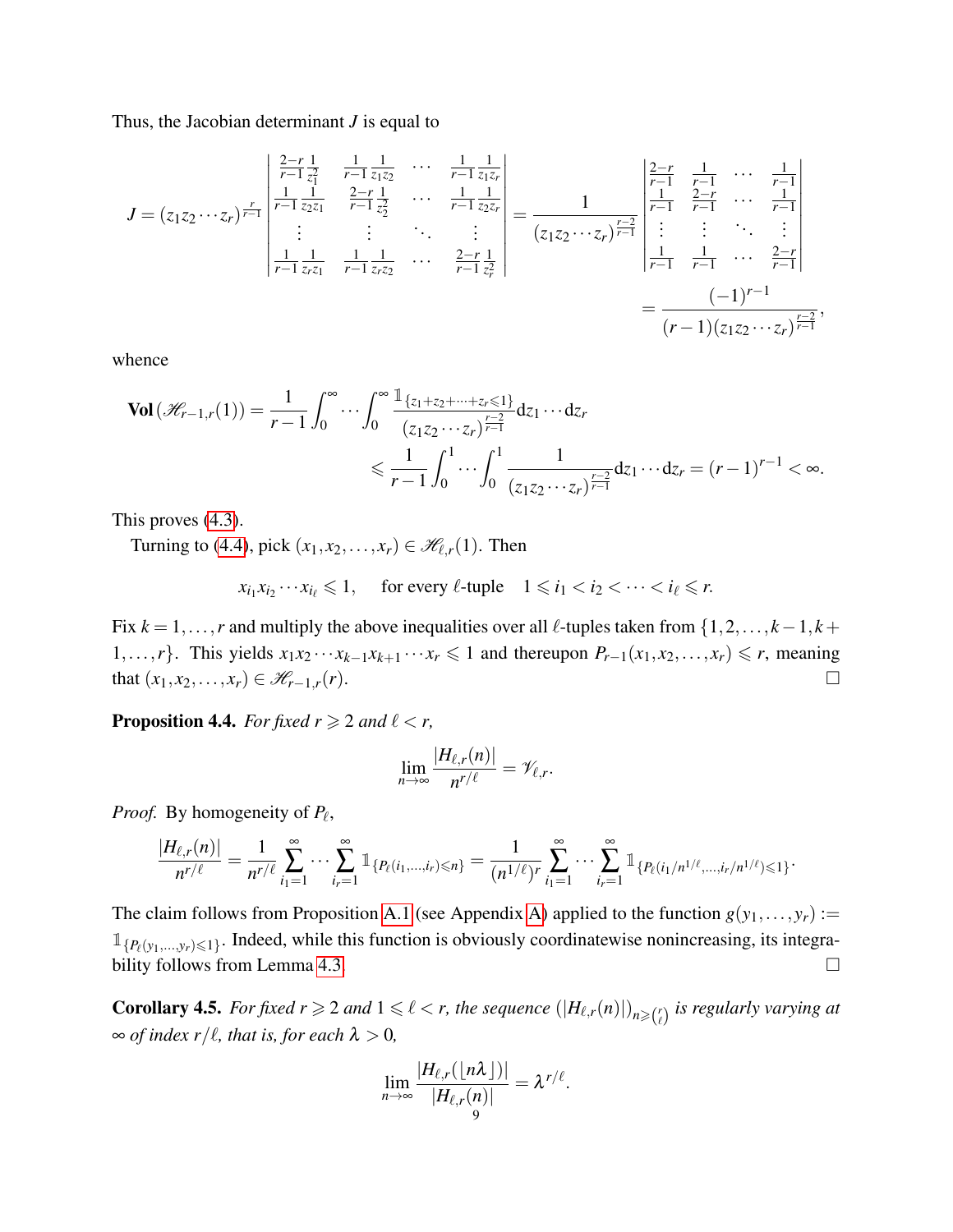**Proposition 4.6.** *For fixed*  $r \geq 2$ *,*  $1 \leq \ell \leq r$  *and*  $t_1, \ldots, t_r > 0$ *,* 

$$
\lim_{n\to\infty}\frac{|\{(i_1,\ldots,i_r)\in\mathbb{N}^r:P_{\ell}(t_1i_1,\ldots,t_ri_r)\leq n\}|}{|H_{\ell,r}(n)|}=\left(\prod_{k=1}^rt_k\right)^{-1}.
$$

*Proof.* If  $\ell = r$ , the claim immediately follows from Corollary [4.2,](#page-7-1) because

$$
|\{(i_1,\ldots,i_r)\in\mathbb{N}^r:P_r(t_1i_1,\ldots,t_ri_r)\leq n\}|
$$
  
=  $|\{(i_1,\ldots,i_r)\in\mathbb{N}^r:t_1i_1\cdots t_ri_r\leq n\}|$  =  $|H_{r,r}\left(\left\lfloor\frac{n}{t_1t_2\cdots t_r}\right\rfloor\right)|$ .

From now on, we assume that  $\ell < r$ . Write

$$
|\{(i_1,\ldots,i_r)\in\mathbb{N}^r:P_{\ell}(t_1i_1,\ldots,t_ri_r)\leqslant n\}|=\sum_{i_1=1}^{\infty}\cdots\sum_{i_r=1}^{\infty}\mathbb{1}_{\{P_{\ell}(t_1i_1,\ldots,t_ri_r)\leqslant n\}}\n= \sum_{i_1=1}^{\infty}\cdots\sum_{i_r=1}^{\infty}\mathbb{1}_{\{P_{\ell}(t_1i_1/n^{1/\ell},\ldots,t_ri_r/n^{1/\ell})\leqslant 1\}}.
$$

Applying Proposition [A.1](#page-15-0) with the function  $g(y_1,..., y_r) := \mathbb{1}_{\{P_\ell(t_1y_1,...,t_ry_r)\leq 1\}}$  and using Proposition [4.4,](#page-8-1) we infer

$$
\lim_{n\to\infty}\frac{|\{(i_1,\ldots,i_r)\in\mathbb{N}^r:P_{\ell}(t_1i_1,\ldots,t_1i_r)\leq n\}|}{|H_{\ell,r}(n)|}=\frac{1}{\mathscr{V}_{\ell,r}}\int_0^\infty\cdots\int_0^\infty\mathbb{1}_{\{P_{\ell}(t_1y_1,\ldots,t_1y_r)\leq 1\}}dy_1\cdots dy_r=\left(\prod_{k=1}^rt_k\right)^{-1}.
$$

For future use, we note here that

<span id="page-9-0"></span>
$$
|\{(i_1,\ldots,i_r)\in\mathbb{N}^r:P_{\ell}(t_1i_1,\ldots,t_ri_r)\leqslant n\}|\leqslant\frac{n^{r/\ell}\mathscr{V}_{\ell,r}}{t_1t_2\cdots t_r},\quad 1\leqslant\ell\n(4.5)
$$

which is a direct consequence of monotonicity.

# 4.3. Proofs of Propositions [3.1,](#page-3-1) [3.2](#page-4-3) and [3.3.](#page-4-4)

*Proof of Proposition [3.1.](#page-3-1)* The proof again relies on Proposition [A.1](#page-15-0) from the Appendix. Note that

$$
\mathbb{P}\left\{V_{1}^{(n)} \leq \alpha_{1}n^{1/\ell}, \ldots, V_{r}^{(n)} \leq \alpha_{r}n^{1/\ell}\right\}
$$
\n
$$
= \frac{|\{(i_{1}, \ldots, i_{r}) \in \mathbb{N}^{r} : P_{\ell}(i_{1}, \ldots, i_{r}) \leq n, i_{1} \leq \alpha_{1}n^{1/\ell}, \ldots, i_{r} \leq \alpha_{r}n^{1/\ell}\}|}{|H_{\ell,r}(n)|}
$$
\n
$$
= \frac{n^{-r/\ell}|\{(i_{1}, \ldots, i_{r}) \in \mathbb{N}^{r} : P_{\ell}(i_{1}/n^{1/\ell}, \ldots, i_{r}/n^{1/\ell}) \leq 1, i_{1}/n^{1/\ell} \leq \alpha_{1}, \ldots, i_{r}/n^{1/\ell} \leq \alpha_{r}\}|}{n^{-r/\ell}|H_{\ell,r}(n)|},
$$

and the right-hand side converges, as  $n \rightarrow \infty$ , to

$$
\frac{1}{\mathscr{V}_{\ell,r}}\int_0^{\alpha_1}\cdots\int_0^{\alpha_r}\mathbb{1}_{\{P_{\ell}(y_1,y_2,\ldots,y_r)\leq 1\}}\mathrm{d}y_1\cdots\mathrm{d}y_r.
$$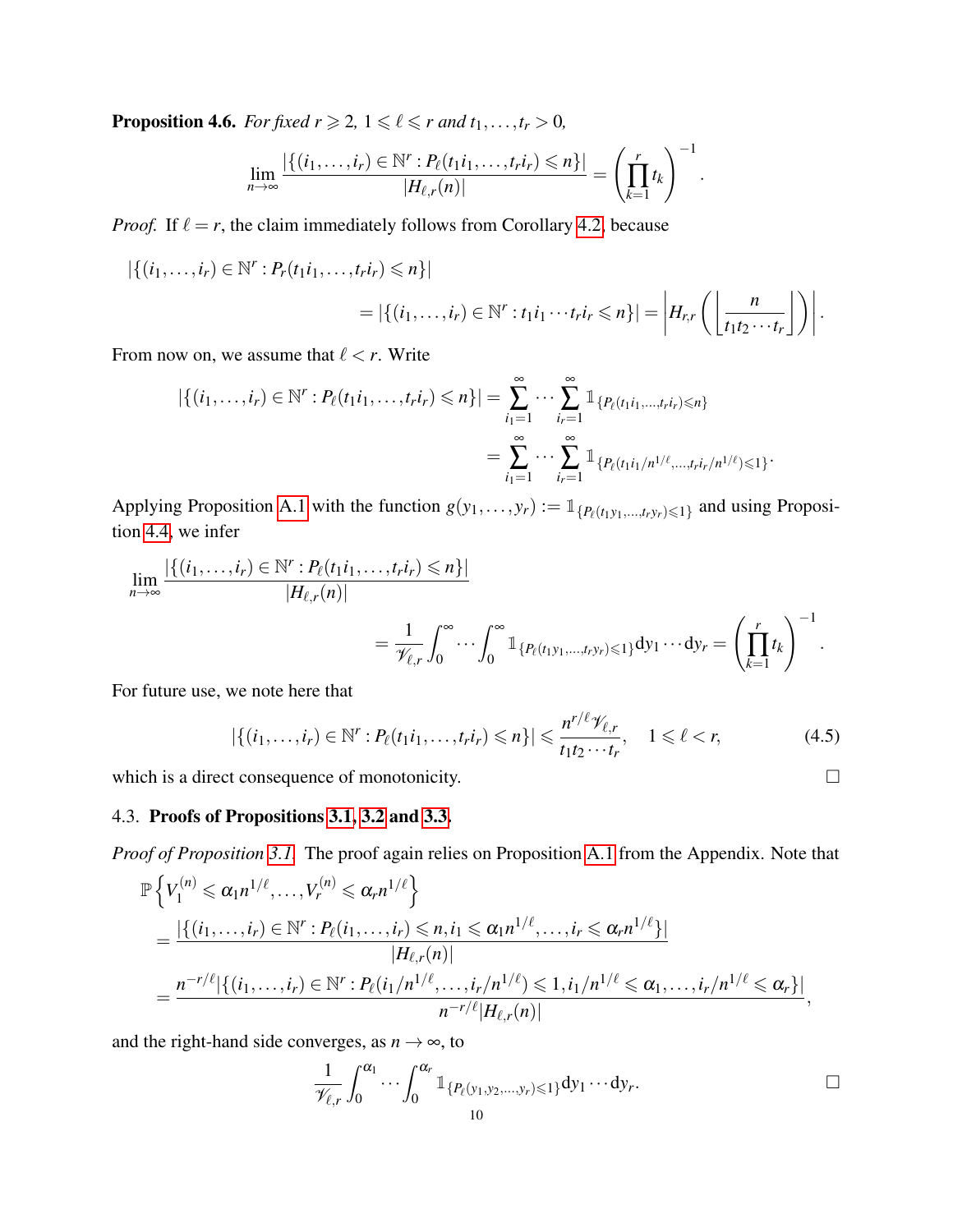We first prove Proposition [3.3,](#page-4-4) for this result will be used in the proof of Proposition [3.2.](#page-4-3)

*Proof of Proposition* [3.3.](#page-4-4) For a proof of [\(3.3\)](#page-4-0), note that, for  $x \in [0, 1]$  and  $n \in \mathbb{N}$ ,

<span id="page-10-0"></span>
$$
\mathbb{P}\{V_1^{(n)}V_2^{(n)}\cdots V_r^{(n)}\leq xn\} = \frac{|\{(i_1,\ldots,i_r)\in\mathbb{N}^r : i_1i_2\cdots i_r\leq xn\}|}{|\{(i_1,\ldots,i_r)\in\mathbb{N}^r : i_1i_2\cdots i_r\leq n\}|},\tag{4.6}
$$

which, in view of Corollary [4.2,](#page-7-1) converges to *x*, as  $n \to \infty$ . As for [\(3.4\)](#page-4-1), write

$$
\mathbb{P}\{V_1^{(n)}V_2^{(n)}\cdots V_r^{(n)}\leqslant xn^{r/\ell}\}=\frac{|\{(i_1,\ldots,i_r)\in\mathbb{N}^r:P_{\ell}(i_1,\ldots,i_r)\leqslant n,i_1\cdots i_r\leqslant xn^{r/\ell}\}|}{|H_{\ell,r}(n)|}
$$

$$
=\frac{n^{-r/\ell}|\{(i_1,\ldots,i_r)\in\mathbb{N}^r:P_{\ell}(i_1/n^{1/\ell},\ldots,i_r/n^{1/\ell})\leqslant 1,(i_1/n^{1/\ell})\cdots(i_r/n^{1/\ell})\leqslant x\}|}{n^{-r/\ell}|H_{\ell,r}(n)|}.
$$

While the numerator converges to the integral on the right-hand side of [\(3.5\)](#page-4-2), by Proposition [A.1](#page-15-0) applied with  $g(y_1,..., y_r) = \mathbb{1}_{\{P_\ell(y_1,..., y_r) \leq 1, y_1 \cdots y_r \leq x\}}$ , the denominator converges to  $\mathcal{V}_{\ell,r}$ , by Propo-sition [4.4.](#page-8-1) The value  $x^*_{\ell}$  $\ell_{\ell,r}^*$  in [\(3.5\)](#page-4-2) is the supremum of the support of  $U_{\ell,r}$ . It can be found as the largest real number such that the surfaces  $P_\ell(x_1,...,x_r) = 1$  and  $x_1 \cdots x_r = x_\ell^*$  $\chi^*_{\ell,r}$  have a nonempty intersection.

Formula [\(3.6\)](#page-4-5) is obvious for  $\ell = r$ , since, by construction,  $(V_1^{(n)})$  $V_1^{(n)}, \ldots, V_r^{(n)}$  is a point chosen at random in the set  $H_{r,r}(n)$ . Alternatively, [\(3.6\)](#page-4-5) follows on putting  $x = 1$  in [\(4.6\)](#page-10-0). If  $\ell < r$ , formula [\(3.6\)](#page-4-5) can be proved as follows. By definition,  $P_\ell(V_1^{(n)})$  $\mathcal{U}_1^{(n)}, \ldots, \mathcal{V}_r^{(n)} \leq n$ , which implies

$$
\mathbb{P}\left\{\frac{V_{i_1}^{(n)}V_{i_2}^{(n)}}{n^{1/\ell}}\dots\frac{V_{i_\ell}^{(n)}}{n^{1/\ell}}\leq 1\right\}=1,
$$

for all  $\ell$ -tuples taken from  $\{1,2,\ldots,r\}$ . Multiplying all these inequalities, we obtain [\(3.6\)](#page-4-5). *Proof of Proposition [3.2.](#page-4-3)* We first observe that [\(3.3\)](#page-4-0) implies

<span id="page-10-2"></span><span id="page-10-1"></span>
$$
\lim_{n \to \infty} \mathbb{P}\left\{V_1^{(n)} \cdots V_r^{(n)} \leqslant n^{\beta}\right\} = 0,\tag{4.7}
$$

for every fixed  $\beta$  < 1.

We shall prove a relation equivalent to [\(3.2\)](#page-4-6), namely, for all  $0 < \beta_1 < \ldots < \beta_{r-1} < \beta_r < 1$  and sufficiently small  $h_1$ ,..., $h_{r-1}$ , $h_r > 0$  such that the intervals

$$
(\beta_1, \beta_1 + h_1], (\beta_2, \beta_2 + h_2],..., (\beta_{r-1}, \beta_{r-1} + h_{r-1}], (\beta_r, \beta_r + h_r]
$$

are disjoint,

$$
\lim_{n \to \infty} \mathbb{P}\{V_1^{(n)} \in (n^{\beta_1}, n^{\beta_1 + h_1}], V_1^{(n)} V_2^{(n)} \in (n^{\beta_2}, n^{\beta_2 + h_2}], \dots, V_1^{(n)} V_2^{(n)} \cdots V_r^{(n)} \in (n^{\beta_r}, n^{\beta_r + h_r}]\}
$$
\n
$$
= \mathbb{P}\{Z^{(1)} \in (\beta_1, \beta_1 + h_1], Z^{(2)} \in (\beta_2, \beta_2 + h_2], \dots, Z^{(r)} \in (\beta_r, \beta_r + h_r]\}
$$
\n
$$
= (r - 1)! h_1 \cdots h_{r-1} \mathbb{1}_{\{\beta_r + h_r \ge 1\}}.
$$
\n(4.8)

The second equality in [\(4.8\)](#page-10-1) follows from the fact that  $(Z^{(1)},...,Z^{(r-1)})$  has a constant density in the region  $\{(x_1,...,x_{r-1}) \in [0,1]^{r-1} : x_1 \leq \cdots \leq x_{r-1} \leq 1\}$ , which is equal to  $(r-1)!$ , see, for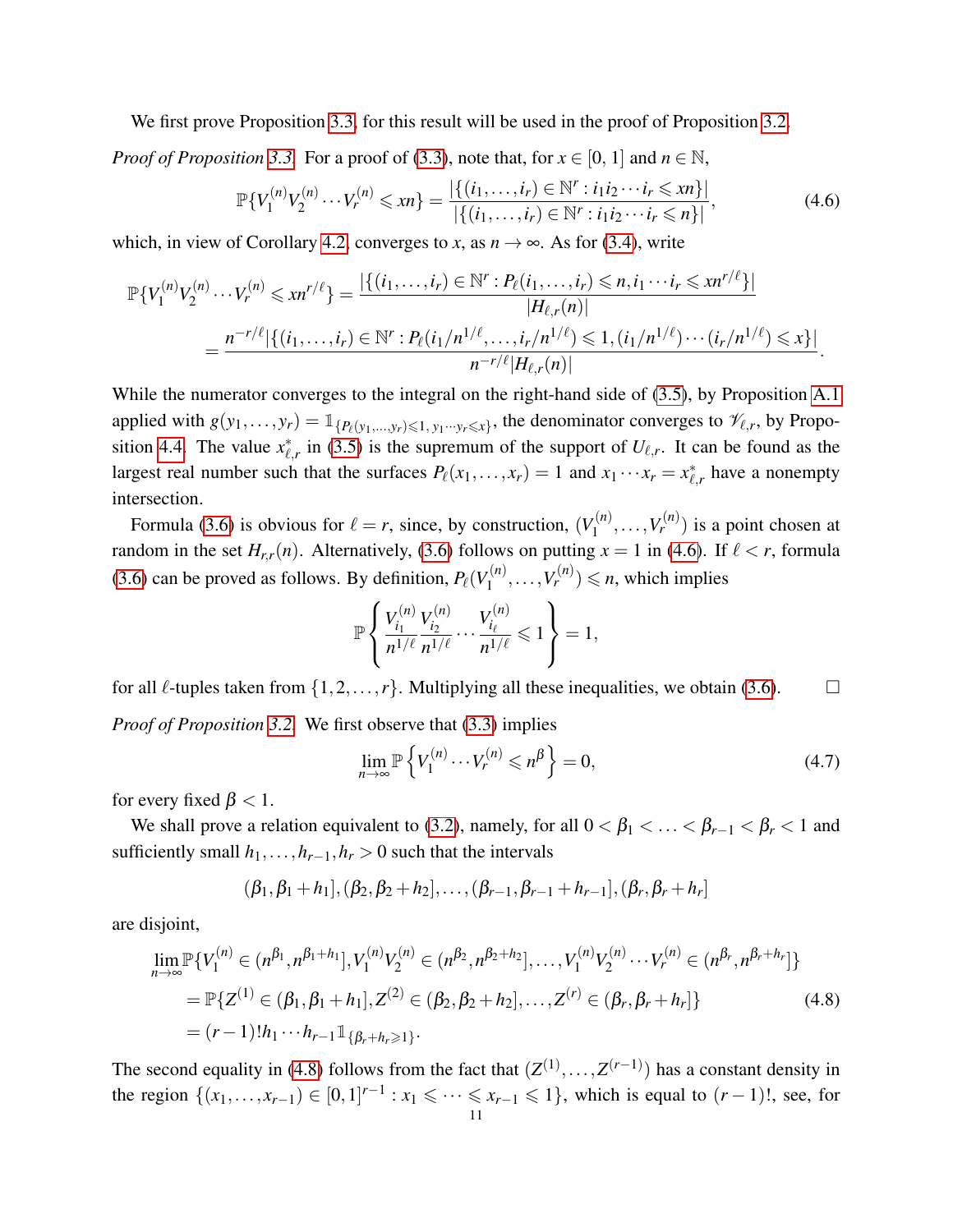instance, formula (1.4) on p. 238 in [\[8\]](#page-17-3). An appeal to [\(4.7\)](#page-10-2) and the fact that  $V_1^{(n)}$  $V_1^{(n)}V_2^{(n)}$  $V_2^{(n)} \cdots V_r^{(n)} \leq n$ justifies the equivalence of [\(4.8\)](#page-10-1) and

$$
\lim_{n \to \infty} \mathbb{P}\{V_1^{(n)} \in (n^{\beta_1}, n^{\beta_1 + h_1}], V_1^{(n)} V_2^{(n)} \in (n^{\beta_2}, n^{\beta_2 + h_2}], \dots, V_1^{(n)} V_2^{(n)} \cdots V_{r-1}^{(n)} \in (n^{\beta_{r-1}}, n^{\beta_{r-1} + h_{r-1}}] \}
$$
\n
$$
= (r-1)! h_1 \cdots h_{r-1}.
$$
\n(4.9)

The probability on the left-hand side of [\(4.9\)](#page-11-0) is equal to

<span id="page-11-0"></span>
$$
\frac{|\{(i_1,\ldots,i_r):i_1\in(n^{\beta_1},n^{\beta_1+h_1}],\ldots,i_1\cdots i_{r-1}\in(n^{\beta_{r-1}},n^{\beta_{r-1}+h_{r-1}}],i_1\cdots i_r\leq n\}|}{|H_{r,r}(n)|}.
$$

Hence, according to Proposition [4.1,](#page-6-1) formula [\(4.9\)](#page-11-0) follows once we can check that the numerator is asymptotically equivalent to  $h_1 \cdots h_{r-1} n \log^{r-1} n$ , as  $n \to \infty$ . The latter relation can be written as

$$
\sum_{i_1=1}^{\infty} \mathbb{1}_{\{i_1 \in (n^{\beta_1}, n^{\beta_1+h_1}]\}} \sum_{i_2=1}^{\infty} \mathbb{1}_{\{i_2 \in (n^{\beta_2}/i_1, n^{\beta_2+h_2}/i_1]\}} \cdots \sum_{i_{r-1}=1}^{\infty} \mathbb{1}_{\{i_{r-1} \in (n^{\beta_{r-1}}/(i_1 \cdots i_{r-2}), n^{\beta_{r-1}+h_{r-1}}/(i_1 \cdots i_{r-2})]\}} \sum_{i_r=1}^{\infty} \mathbb{1}_{\{i_r \leq n/(i_1 \cdots i_{r-1})\}} \sim h_1 \cdots h_{r-1} n \log^{r-1} n,
$$

or after calculating the rightmost sum as

$$
\sum_{i_1=1}^{\infty} \frac{\mathbb{1}_{\{i_1 \in (n^{\beta_1}, n^{\beta_1+h_1}]\}}}{i_1} \sum_{i_2=1}^{\infty} \frac{\mathbb{1}_{\{i_2 \in (n^{\beta_2}/i_1, n^{\beta_2+h_2}/i_1]\}}}{i_2} \cdots \sum_{i_{r-1}=1}^{\infty} \frac{\mathbb{1}_{\{i_{r-1} \in (n^{\beta_{r-1}}/(i_1 \cdots i_{r-2}), n^{\beta_{r-1}+h_{r-1}}/(i_1 \cdots i_{r-2}))\}}}{i_{r-1}} \times h_1 \cdots h_{r-1} \log^{r-1} n. \quad (4.10)
$$

Relation [\(4.10\)](#page-11-1) readily follows by induction on  $r \geq 2$  with the help of the formula

<span id="page-11-1"></span>
$$
\sum_{i=1}^{\infty} \frac{\mathbb{1}_{\{i \in [xn^a, xn^{a+h}]\}}}{i} = h \log n + O(1), \quad n \to \infty,
$$

which holds for all fixed  $a, h > 0$ , uniformly in x and *n* satisfying  $x n^a \rightarrow \infty$ . In our setting, the latter relation is secured by  $n^{\beta_{k-1}}/(i_1 \cdots i_{k-2}) \to \infty$  for every  $k \geq 3$ , which, in its turn, follows in view of  $β_{k-2} + h_{k-2} < β_{k-1}$ . □

4.4. Prime decomposition. The following proposition lies in the core of our main theorems and shows that as far as divisibility properties are concerned, the random vector  $(V_1^{(n)}$  $Y_1^{(n)}, Y_2^{(n)}$  $Y_2^{(n)}, \ldots, V_r^{(n)}$ ), uniformly distributed in the hyperbolic region  $H_{\ell,r}(n)$ , behaves as a set of *r* independent variables uniformly distributed in  $\{1, 2, ..., n\}$ , see, for example, Lemma 3.1 in [\[4\]](#page-17-4).

<span id="page-11-2"></span>**Proposition 4.7.** Assume that  $r \geq 2$ . The following convergence in distribution holds true:

$$
\left(\frac{V_1^{(n)}V_2^{(n)}\cdots V_r^{(n)}}{n^{r/\ell}},\left(\lambda_p(V_1^{(n)}),\ldots,\lambda_p(V_r^{(n)})\right)_{p\in\mathscr{P}}\right)\stackrel{\mathrm{d}}{\underset{n\to\infty}{\to}}\left(U_{\ell,r},\left(\mathscr{G}_1(p),\ldots,\mathscr{G}_r(p)\right)_{p\in\mathscr{P}}\right)
$$

 $\mathcal{O}(m \times (\mathbb{R}^r)^{\infty})$ , where  $U_{\ell,r}$  on the right-hand side is independent of the  $\mathscr{G}_k(p)$ , for all  $k = 1, \ldots, r$ *and*  $p \in \mathcal{P}$ *.*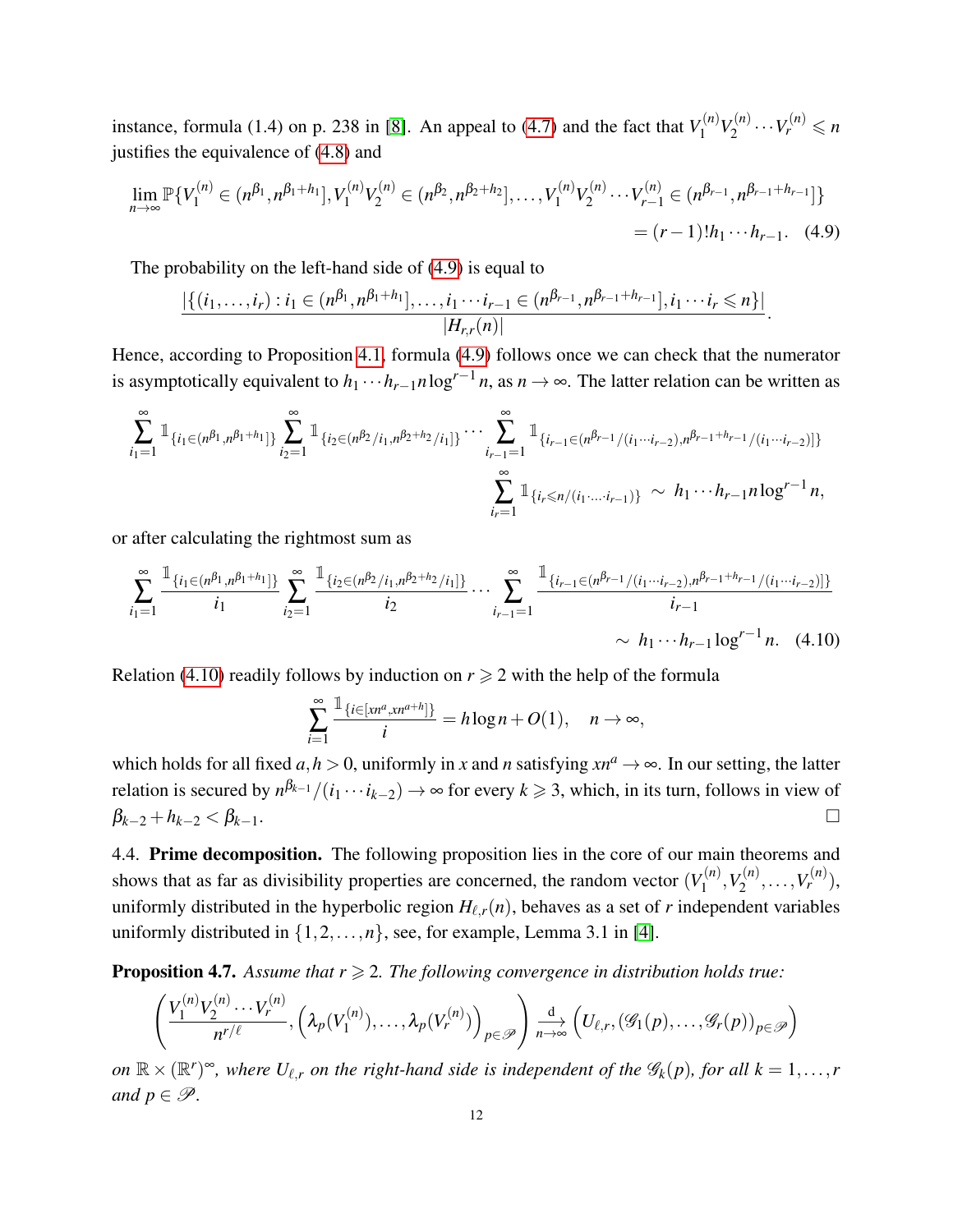*Proof.* Fix  $m \in \mathbb{N}$ ,  $x \ge 0$ , pairwise distinct primes  $p_1, \ldots, p_m \in \mathcal{P}$  and arbitrary  $j_{k,t} \in \{0, 1, 2, \ldots\}$ for  $k = 1, \ldots, r$  and  $t = 1, \ldots, m$ . Write

$$
\mathbb{P}\{V_1^{(n)}V_2^{(n)}\cdots V_r^{(n)}\leqslant xn^{r/\ell},\lambda_{p_t}(V_k^{(n)})\geqslant j_{k,t} \text{ for all } k=1,\ldots,r \text{ and } t=1,\ldots,m\}
$$
\n
$$
=\mathbb{P}\{V_1^{(n)}V_2^{(n)}\cdots V_r^{(n)}\leqslant xn^{r/\ell},p_t^{j_{k,t}} \text{ divides } V_k^{(n)} \text{ for all } k=1,\ldots,r \text{ and } t=1,\ldots,m\}
$$
\n
$$
=\frac{1}{|H_{\ell,r}(n)|}\sum_{i_1=1}^{\infty}\cdots\sum_{i_r=1}^{\infty}\mathbbm{1}\{P_{\ell}(i_1,\ldots,i_r)\leqslant n,i_1\cdots i_r\leqslant xn^{r/\ell},
$$
\n
$$
p_t^{j_{k,t}} \text{ divides } i_k \text{ for all } k=1,\ldots,r \text{ and } t=1,\ldots,m\}
$$
\n
$$
=\frac{1}{|H_{\ell,r}(n)|}\sum_{i_1=1}^{\infty}\cdots\sum_{i_r=1}^{\infty}\mathbbm{1}\{P_{\ell}(i_1,\ldots,i_r)\leqslant n,i_1\cdots i_r\leqslant xn^{r/\ell},
$$
\n
$$
\prod_{t=1}^m p_t^{j_{k,t}} \text{ divides } i_k \text{ for all } k=1,\ldots,r\}.
$$

For notational simplicity, put  $\mu_k := \prod_{t=1}^m p_t^{j_{k,t}}$  $t^{j_{k,t}}$ . Since the sum over  $i_k$  in the formula above is actually taken over multiples of  $\mu_k$ ,  $k = 1, \ldots, r$ , we obtain

$$
\mathbb{P}\{V_1^{(n)}V_2^{(n)}\cdots V_r^{(n)}\leqslant xn^{\ell/r},\lambda_{p_t}(V_k^{(n)})\geqslant j_{k,t} \text{ for all } k=1,\ldots,r \text{ and } t=1,\ldots,m\}
$$

$$
=\frac{|\{(i_1,\ldots,i_r)\in\mathbb{N}^r:P_{\ell}(\mu_1i_1,\ldots,\mu_ri_r)\leqslant n,(\mu_1i_1)\cdots(\mu_ri_r)\leqslant xn^{r/\ell}\}|}{|H_{\ell,r}(n)|}.
$$
(4.11)

If  $\ell = r$ , the last quantity converges as  $n \to \infty$  to  $x/(\mu_1 \cdots \mu_r)$ , by Corollary [4.2.](#page-7-1) If  $\ell < r$ , it converges to

$$
\frac{1}{\mathscr{V}_{\ell,r}}\int_0^\infty\cdots\int_0^\infty\mathbb{1}_{\{P_\ell(\mu_1y_1,\ldots,\mu_ry_r)\leqslant 1,\,(\mu_1y_1)\cdots(\mu_ry_r)\leqslant x\}}\mathrm{d}y_1\cdots\mathrm{d}y_r=\frac{1}{\mu_1\cdots\mu_r}\mathbb{P}\{U_{\ell,r}\leqslant x\},\,
$$

by Proposition [A.1.](#page-15-0) This finishes the proof, because

$$
\frac{1}{\mu_1 \cdots \mu_r} = \mathbb{P}\{\mathscr{G}_k(p_t) \geqslant j_{k,t} \text{ for all } k = 1,\ldots,r \text{ and } t = 1,\ldots,m\}.
$$

<span id="page-12-0"></span>,

4.5. Proof of Theorem [3.5.](#page-5-3) We start by noting that the infinite product on the right-hand side of [\(3.7\)](#page-5-4) converges almost surely (a.s.) and in mean. For  $r = 2$ , a proof can be found in formula (6.8) of [\[1\]](#page-17-5), see also [\[5\]](#page-17-1). Since the infinite product is nonincreasing in *r* a.s., it must also converge for all  $r \geqslant 3$ .

We shall use a representation

$$
\text{GCD}(V_1^{(n)}, V_2^{(n)}, \dots, V_r^{(n)})) = \prod_{p \in \mathscr{P}} p^{\min_{k=1,\dots,r} \lambda_p(V_k^{(n)})} = \left(\prod_{p \in \mathscr{P}, p \leq M} \dots\right) \left(\prod_{p \in \mathscr{P}, p > M} \dots\right),
$$

where  $M > 0$  is a fixed large number. As  $n \to \infty$ , the first product converges in distribution to

$$
\prod_{p \in \mathscr{P}, p \leqslant M} p^{\min_{k=1,\dots,r} \mathscr{G}_k(p)}
$$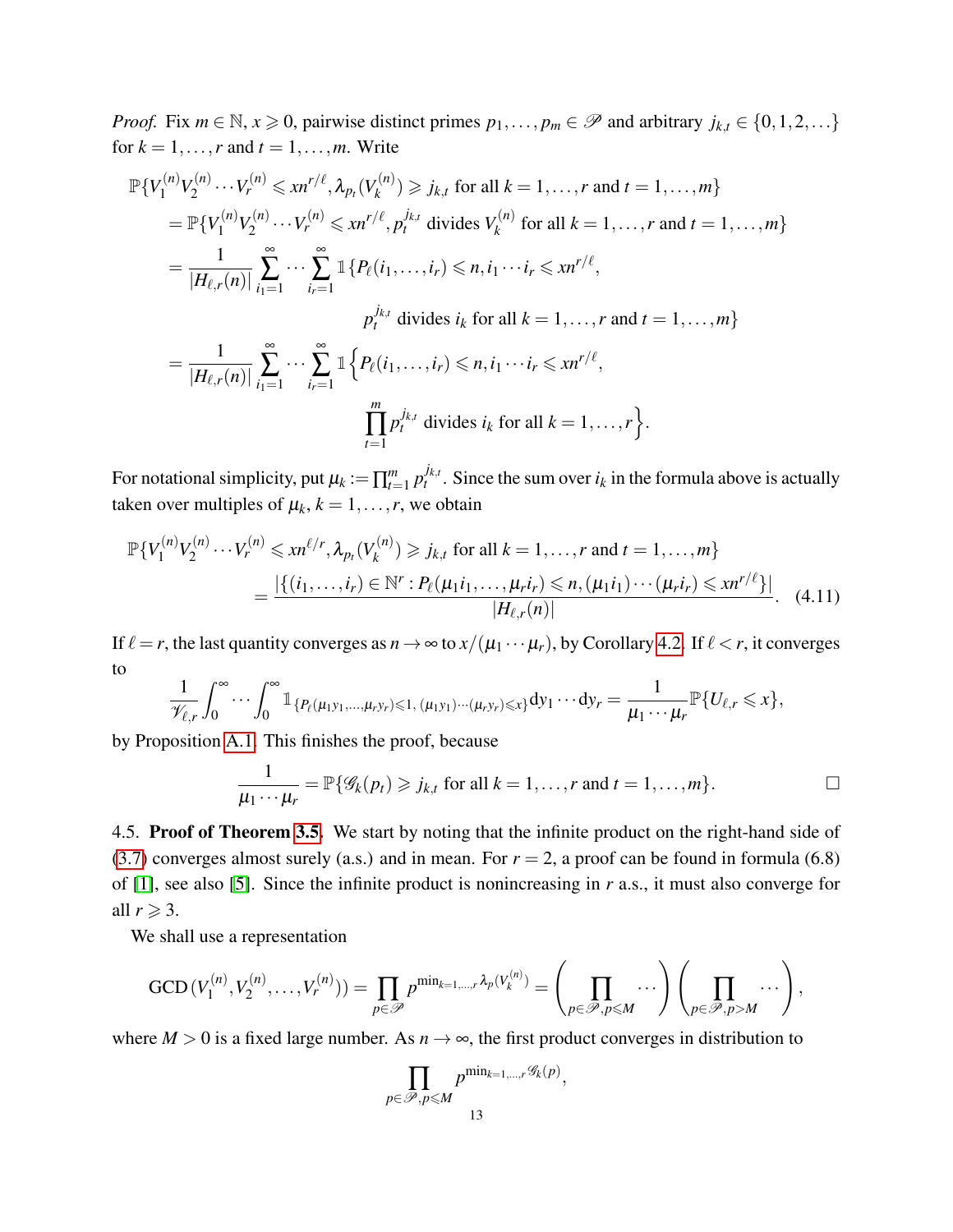which, in its turn, is a.s. converging, as  $M \to \infty$ , to the right-hand side of [\(3.7\)](#page-5-4). According to Theorem 3.2 in [\[2\]](#page-17-6), it remains to check that

$$
\lim_{M\to\infty}\limsup_{n\to\infty}\mathbb{P}\left\{\prod_{p\in\mathscr{P},p>M}p^{\min_{k=1,\dots,r}\lambda_p(V_k^{(n)})}\neq1\right\}=0,
$$

which is equivalent to

<span id="page-13-0"></span>
$$
\lim_{M \to \infty} \limsup_{n \to \infty} \mathbb{P}\left\{ \text{ for some } p \in \mathcal{P}, p > M, \min_{k=1,\dots,r} \lambda_p(V_k^{(n)}) > 0 \right\} = 0. \tag{4.12}
$$

Using Boole's inequality and formula [\(4.11\)](#page-12-0) we write

$$
\mathbb{P}\left\{\text{ for some }p\in\mathcal{P},p>M,\min_{k=1,\dots,r}\lambda_p(V_k^{(n)})>0\right\}
$$
\n
$$
\leqslant \sum_{p\in\mathcal{P},p>M}\mathbb{P}\{\lambda_p(V_1^{(n)})\geqslant 1,\dots,\lambda_p(V_r^{(n)})\geqslant 1\}
$$
\n
$$
=\sum_{p\in\mathcal{P},p>M}\frac{|\{(i_1,\dots,i_r)\in\mathbb{N}^r:P_{\ell}(pi_1,\dots,pi_r)\leqslant n\}|}{|H_{\ell,r}(n)|}
$$
\n
$$
=\sum_{p\in\mathcal{P},p>M}\frac{|\{(i_1,\dots,i_r)\in\mathbb{N}^r:P_{\ell}(i_1,\dots,i_r)\leqslant n/p^{\ell}\}|}{|H_{\ell,r}(n)|}
$$
\n
$$
=\sum_{p\in\mathcal{P},p>M}\frac{|H_{\ell,r}(\lfloor n/p^{\ell}\rfloor)|}{|H_{\ell,r}(n)|}.
$$

Invoking Corollaries [4.2](#page-7-1) and [4.5](#page-8-0) in conjunction with Potter's bound for regularly varying functions (Theorem 1.5.6 in [\[3\]](#page-17-2)), we infer, for  $n \in \mathbb{N}$  large enough,

$$
\frac{|H_{\ell,r}(\lfloor n/p^\ell\rfloor)|}{|H_{\ell,r}(n)|} \leqslant \frac{2}{(p^\ell)^{(2r-1)/(2\ell)}} = \frac{2}{p^{r-1/2}} \leqslant \frac{2}{p^{3/2}}.
$$

This yields [\(4.12\)](#page-13-0), because

$$
\lim_{M \to \infty} \sum_{p \in \mathscr{P}, p > M} \frac{2}{p^{3/2}} = 0.
$$

4.6. Proof of Theorem [3.7](#page-5-0) and Corollary [3.8.](#page-6-3) Similarly to the proof of Theorem [3.5,](#page-5-3) we start with a decomposition

$$
\frac{\text{LCM}(V_1^{(n)}, V_2^{(n)}, \dots, V_r^{(n)})}{V_1^{(n)} V_2^{(n)} \cdots V_r^{(n)}} = \prod_{p \in \mathscr{P}} p^{\max_{k=1,\dots,r} \lambda_p(V_k^{(n)}) - \sum_{k=1}^r \lambda_p(V_k^{(n)})}
$$

$$
= \left(\prod_{p \in \mathscr{P}, p \le M} \cdots \right) \left(\prod_{p \in \mathscr{P}, p > M} \cdots \right),
$$

where *M* is a fixed large integer. As  $n \rightarrow \infty$ , the first product converges to

$$
\prod_{p \in \mathcal{P}, p \le M} p^{\max_{k=1,\dots,r} \mathcal{G}_k(p) - \sum_{k=1}^r \mathcal{G}_k(p)}
$$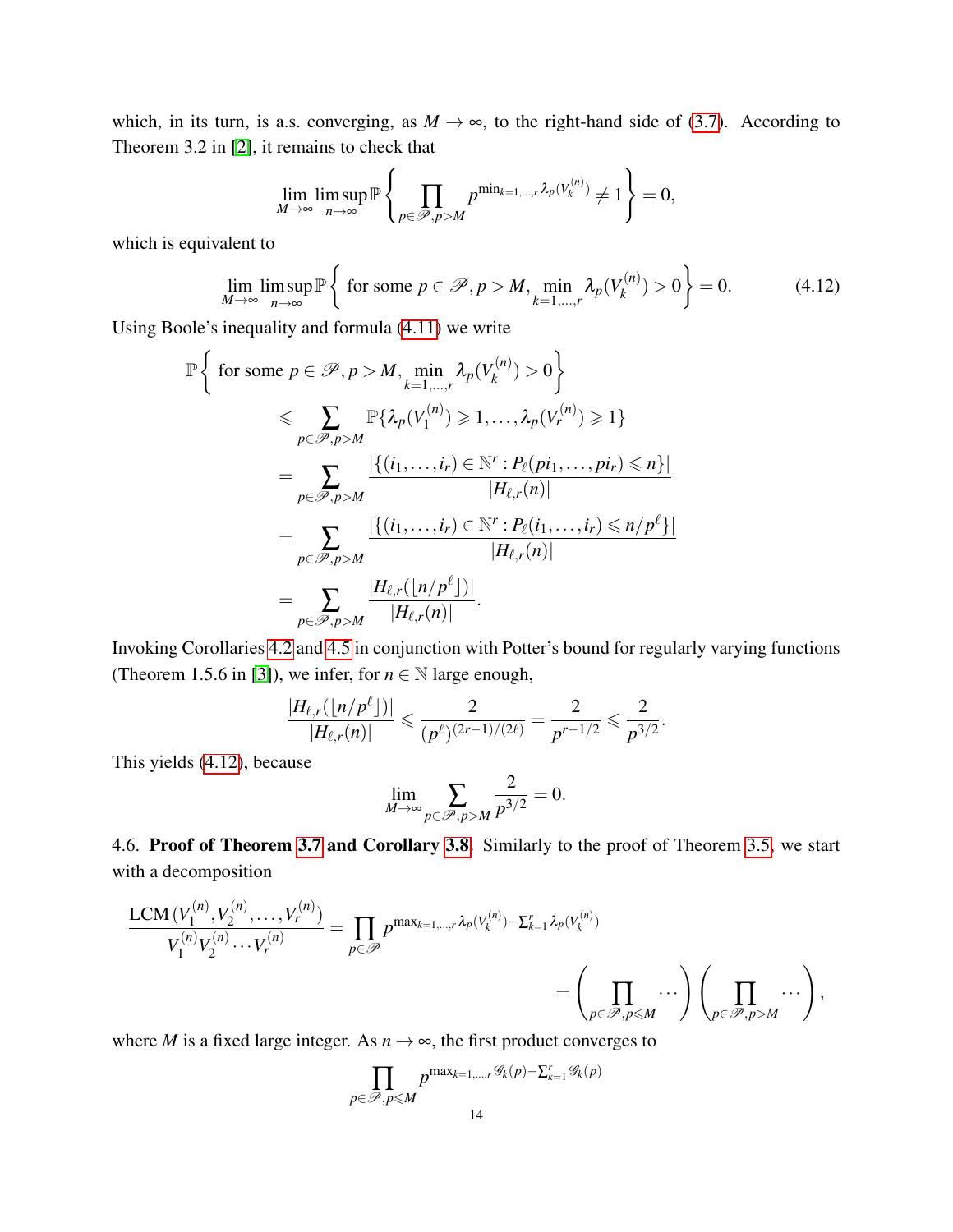by virtue of Proposition [4.7.](#page-11-2) As  $M \rightarrow \infty$ , the latter converges a.s. to

$$
\prod_{p\in\mathscr{P}}p^{\max_{k=1,\ldots,r}\mathscr{G}_k(p)-\sum_{k=1}^r\mathscr{G}_k(p)},
$$

which is an a.s. finite random variable, see Proposition 2.1 in [\[4\]](#page-17-4).

Appealing once again to Theorem 3.2 in [\[2\]](#page-17-6), we see that it is enough to check that

$$
\lim_{M\to\infty}\limsup_{n\to\infty}\mathbb{P}\left\{\prod_{p\in\mathscr{P},p>M}p^{\max_{k=1,\dots,r}\lambda_p(V_k^{(n)})-\sum_{k=1}^r\lambda_p(V_k^{(n)})}\neq1\right\}=0,
$$

which is equivalent to

<span id="page-14-0"></span>
$$
\lim_{M \to \infty} \limsup_{n \to \infty} \mathbb{P}\left\{ \text{ for some } p \in \mathcal{P}, p > M, \max_{k=1,\dots,r} \lambda_p(V_k^{(n)}) \neq \sum_{k=1}^r \lambda_p(V_k^{(n)}) \right\} = 0. \tag{4.13}
$$

Observe that

$$
\left\{\max_{k=1,\ldots,r}\lambda_p(V_k^{(n)})\neq \sum_{k=1}^r\lambda_p(V_k^{(n)})\right\}\subset \left\{\sum_{k=1}^r\lambda_p(V_k^{(n)})\geqslant 2\right\}.
$$

Thus

$$
\mathbb{P}\left\{\text{ for some }p\in\mathcal{P},p>M,\max_{k=1,\ldots,r}\lambda_p(V_k^{(n)})\neq \sum_{k=1}^r\lambda_p(V_k^{(n)})\right\}
$$
  
\$\leqslant \sum\_{p\in\mathcal{P},p>M}\mathbb{P}\left\{\sum\_{k=1}^r\lambda\_p(V\_k^{(n)})\geqslant 2\right\}\$  
\$\leqslant \sum\_{p\in\mathcal{P},p>M}\mathbb{P}\left\{\lambda\_p(V\_k^{(n)})\geqslant 2\text{ for some }k=1,\ldots,r\right\}\$  
 
$$
+\sum_{p\in\mathcal{P},p>M}\mathbb{P}\left\{\lambda_p(V_i^{(n)})\geqslant 1,\lambda_p(V_j^{(n)})\geqslant 1\text{ for some }i,j=1,\ldots,r,i\neq j\right\}.
$$

Using the fact that the vector  $(V_1^{(n)})$  $V_1^{(n)}, V_2^{(n)}$  $v_2^{(n)}, \ldots, V_r^{(n)}$  is exchangeable, that is, its distribution is invariant under permutations, and then applying formula [\(4.11\)](#page-12-0), we conclude that

$$
\mathbb{P}\left\{\text{ for some }p\in\mathcal{P},p>M,\max_{k=1,\ldots,r}\lambda_p(V_k^{(n)})\neq \sum_{k=1}^r\lambda_p(V_k^{(n)})\right\} \n\leq r \sum_{p\in\mathcal{P},p>M} \mathbb{P}\left\{\lambda_p(V_1^{(n)})\geq 2\right\} + r(r-1) \sum_{p\in\mathcal{P},p>M} \mathbb{P}\left\{\lambda_p(V_1^{(n)})\geq 1,\lambda_p(V_2^{(n)})\geq 1\right\} \n= r \sum_{p\in\mathcal{P},p>M} \frac{|\{(i_1,\ldots,i_r)\in\mathbb{N}^r : P_\ell(p^2i_1,i_2,\ldots,i_r)\leq n\}|}{|H_{\ell,r}(n)|} \n+ r(r-1) \sum_{p\in\mathcal{P},p>M} \frac{|\{(i_1,\ldots,i_r)\in\mathbb{N}^r : P_\ell(pi_1,pi_2,i_3,\ldots,i_r)\leq n\}|}{|H_{\ell,r}(n)|}.
$$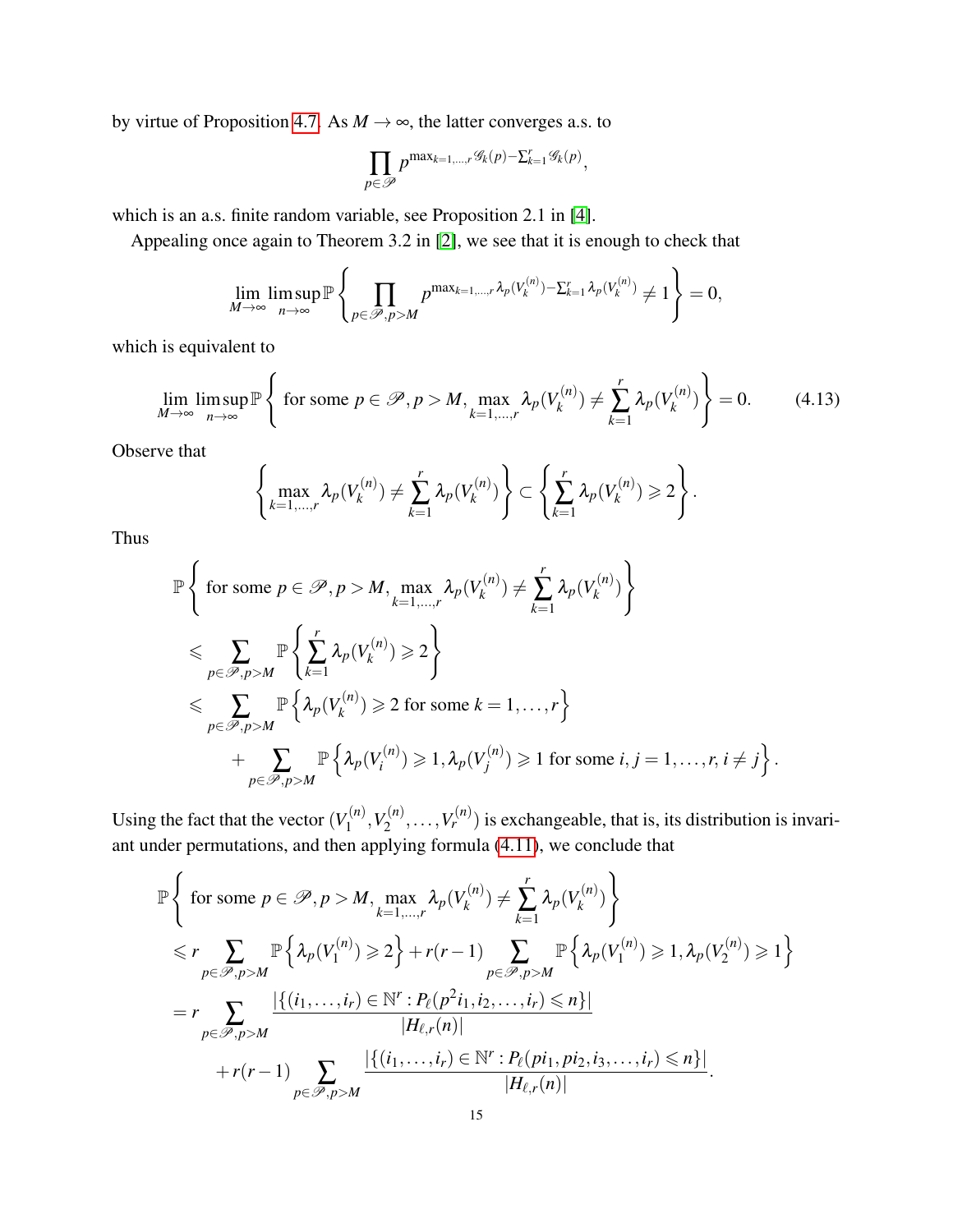If  $\ell = r$ , the right-hand side is equal to

$$
r^2 \sum_{p \in \mathscr{P}, p > M} \frac{|H_{r,r}(\lfloor n/p^2 \rfloor)|}{|H_{r,r}(n)|}
$$

and [\(4.13\)](#page-14-0) follows by appealing to Potter's bound in the same fashion as we did in the proof of Theorem [3.5.](#page-5-3) If  $\ell < r$ , we apply inequality [\(4.5\)](#page-9-0) to obtain

$$
\mathbb{P}\left\{\text{ for some }p\in\mathscr{P},p>M,\max_{k=1,\ldots,r}\lambda_p(V_k^{(n)})\neq \sum_{k=1}^r\lambda_p(V_k^{(n)})\right\}\leq r^2\frac{n^{r/\ell}\mathscr{V}_{\ell,r}}{|H_{\ell,r}(n)|}\left(\sum_{p\in\mathscr{P},p>M}\frac{1}{p^2}\right).
$$

Sending first  $n \to \infty$  and using Proposition [4.4,](#page-8-1) and then letting  $M \to \infty$  yields [\(4.13\)](#page-14-0). Thus, [\(3.8\)](#page-5-2) has been proved. The second limit relation [\(3.9\)](#page-5-1) is justified by the continuous mapping theorem in combination with the joint convergence

$$
\left(\frac{V_1^{(n)}V_2^{(n)}\cdots V_r^{(n)}}{n^{r/\ell}}, \frac{LCM(V_1^{(n)},V_2^{(n)},\ldots,V_r^{(n)})}{V_1^{(n)}V_2^{(n)}\cdots V_r^{(n)}}\right) \xrightarrow[n\to\infty]{d} \left(U_{\ell,r},\prod_{p\in\mathscr{P}}p^{\max_{k=1,\ldots,r}\mathscr{G}_k(p)-\sum_{k=1}^r\mathscr{G}_k(p)}\right),
$$

which holds true, by Proposition [4.7.](#page-11-2) The convergence of all power moments of positive orders follows from the fact that both variables on the left-hand side are supported by [0,1].

Corollary [3.8](#page-6-3) follows immediately from formula [\(3.9\)](#page-5-1) and Proposition [A.2](#page-16-0) in the Appendix, upon applying the Skorohod representation theorem, see, for instance, Theorem 4.30 in [\[7\]](#page-17-7). The theorem guarantees that there exist versions of the random variables on the left-hand side of [\(3.9\)](#page-5-1), which converge almost surely to a version of the limit random variable in  $(3.9)$ .

### APPENDIX A. TWO CONVERGENCE RESULTS

<span id="page-15-1"></span>First, we state a result concerning multivariate infinite Riemann sums.

<span id="page-15-0"></span>**Proposition A.1.** Let  $r \in \mathbb{N}$  and  $g: \mathbb{R}_{\geqslant 0}^r \to \mathbb{R}_{\geqslant 0}$  be a coordinatewise nonincreasing function. As*sume that*

$$
I := \int_0^\infty \cdots \int_0^\infty g(y_1, y_2, \ldots, y_r) dy_1 \cdots dy_r < \infty.
$$

*Then*

$$
\lim_{n \to \infty} \frac{1}{n^r} \sum_{i_1=1}^{\infty} \cdots \sum_{i_r=1}^{\infty} g\left(\frac{i_1}{n}, \frac{i_2}{n}, \dots, \frac{i_r}{n}\right) = I.
$$

*Proof.* Put

$$
I_n := \int_{1/n}^{\infty} \cdots \int_{1/n}^{\infty} g(y_1, y_2, \ldots, y_r) dy_1 \cdots dy_r
$$

and note that, by monotonicity,

$$
I_n \leqslant \frac{1}{n^r} \sum_{i_1=1}^{\infty} \cdots \sum_{i_r=1}^{\infty} g\left(\frac{i_1}{n}, \frac{i_2}{n}, \ldots, \frac{i_r}{n}\right) \leqslant I.
$$

By the dominated convergence theorem,

$$
0 \leqslant I - I_n = \int_0^\infty \cdots \int_0^\infty g(y_1, y_2, \ldots, y_r) \mathbb{1}_{\{\min(y_1, y_2, \ldots, y_r) \leqslant n^{-1}\}} dy_1 \cdots dy_r \to 0, \quad n \to \infty.
$$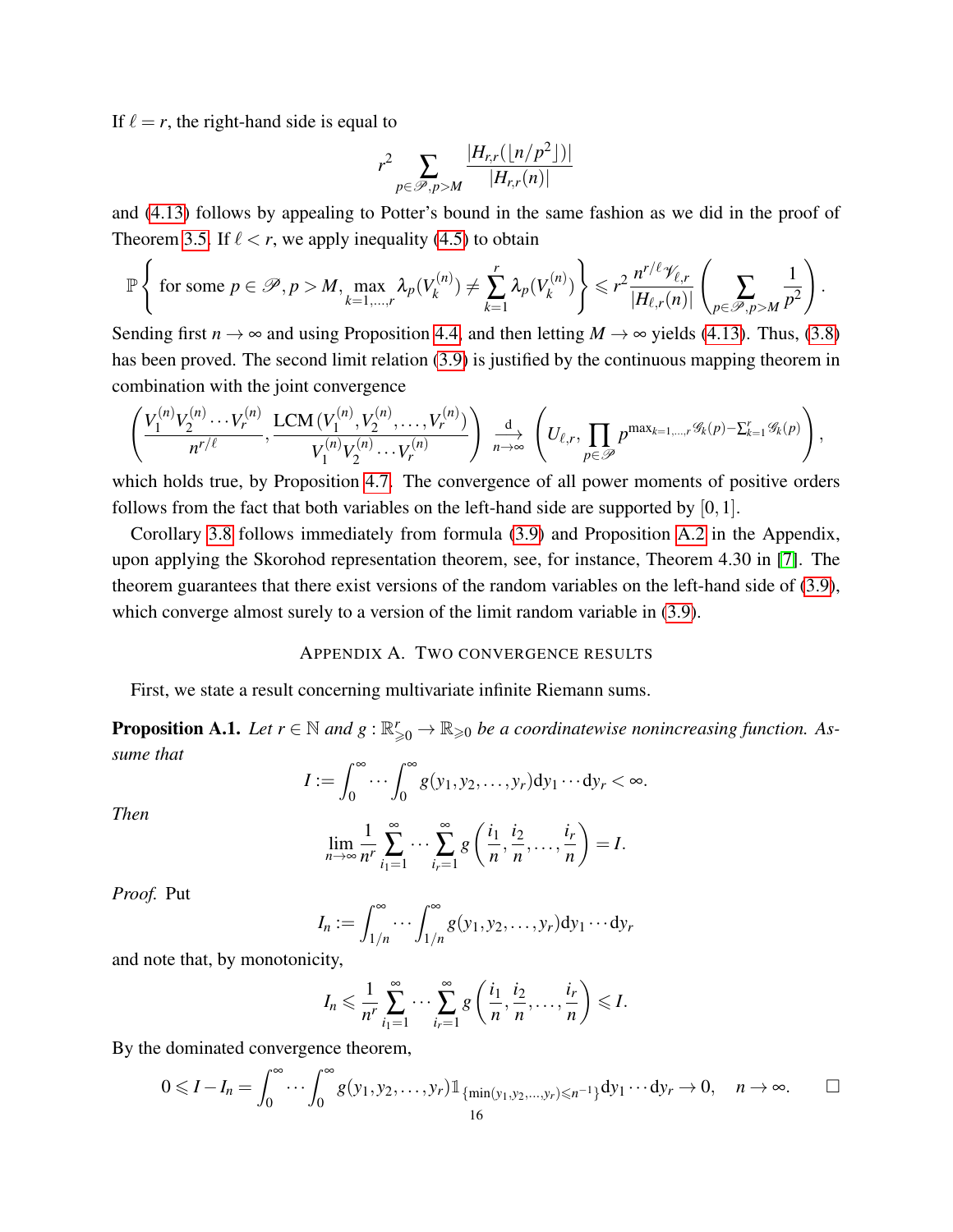Proposition [A.2](#page-16-0) is used in the proof of the moment convergence in Theorem [3.8.](#page-6-3) Even though the result looks rather standard, we have not been able to locate it in the literature.

<span id="page-16-0"></span>**Proposition A.2.** Assume that X is a random variable with  $\mathbb{P}\{X=0\}$  < 1, and  $(X_n)_{n\in\mathbb{N}}$  is a *sequence of random variables on some probability space*  $(\Omega, \mathcal{F}, \mathbb{P})$  *such that,*  $\mathbb{P}$ *-a.s.,* 

$$
\frac{X_n}{a_n} \to X \quad \text{as} \quad n \to \infty, \quad \text{and} \quad 0 \leqslant \frac{X_n}{a_n} \leqslant C \quad \text{for some constant } C > 0,
$$

*where*  $a_n \to \infty$ *. Let*  $f : \mathbb{R}_{\geq 0} \to \mathbb{R}$  *be a locally bounded function which varies regularly at*  $\infty$  *of index*  $\beta > 0$ *. Then, as n*  $\rightarrow \infty$ *,* 

$$
\mathbb{E}f(X_n) \sim (\mathbb{E}X^{\beta})f(a_n).
$$

*Proof.* By Theorem 1.5.3 in [\[3\]](#page-17-2), there exists a nondecreasing function *g* such that  $g(x) \sim f(x)$ , as  $x \rightarrow \infty$ . Fix  $\varepsilon > 0$  and write

$$
\frac{g(X_n)}{g(a_n)}=\frac{g((X_n/a_n)a_n)}{g(a_n)}=\frac{g((X_n/a_n)a_n)}{g(a_n)}1_{\{X_n/a_n>\epsilon\}}+\frac{g((X_n/a_n)a_n)}{g(a_n)}1_{\{X_n/a_n\leqslant\epsilon\}}=:I_n(\epsilon)+J_n(\epsilon).
$$

By the uniform convergence theorem for regularly varying functions (Theorem 1.5.2 in [\[3\]](#page-17-2)),

$$
\lim_{n\to\infty}I_n(\varepsilon)=X^{\beta}\mathbb{1}_{\{X>\varepsilon\}}\quad\mathbb{P}-\text{a.s.}
$$

By monotonicity,

$$
\limsup_{n\to\infty}J_n(\varepsilon)\leqslant \varepsilon^{\beta}\quad \mathbb{P}-\text{a.s.}
$$

and thereupon

$$
\limsup_{n\to\infty}\frac{g(X_n)}{g(a_n)}\leqslant X^{\beta}\mathbb{1}_{\{X>\varepsilon\}}+\varepsilon^{\beta}\quad\mathbb{P}-\text{a.s.}
$$

Hence,

$$
\limsup_{n\to\infty}\frac{g(X_n)}{g(a_n)}\leqslant X^{\beta}\quad\mathbb{P}-\text{a.s.}
$$

The converse inequality for the liminf is a consequence of

$$
\frac{g(X_n)}{g(a_n)} \geq \frac{g(X_n)}{g(a_n)} 1\!\!1_{\{X_n/a_n > \varepsilon\}} \to X^\beta 1\!\!1_{\{X > \varepsilon\}}, \quad n \to \infty \quad P-a.s.
$$

Thus,

$$
\lim_{n\to\infty}\frac{g(X_n)}{g(a_n)}=X^{\beta}\quad\mathbb{P}-\text{a.s.}
$$

By monotonicity and regular variation of *g* in conjunction with the assumption  $X_n/a_n \leq C$ , the left-hand side is bounded, which entails

$$
\lim_{n\to\infty}\frac{\mathbb{E}g(X_n)}{g(a_n)}=\mathbb{E}X^{\beta}.
$$

Further,

$$
\lim_{n\to\infty}\frac{\mathbb{E}g(X_n)}{f(a_n)}=\mathbb{E}X^{\beta}.
$$